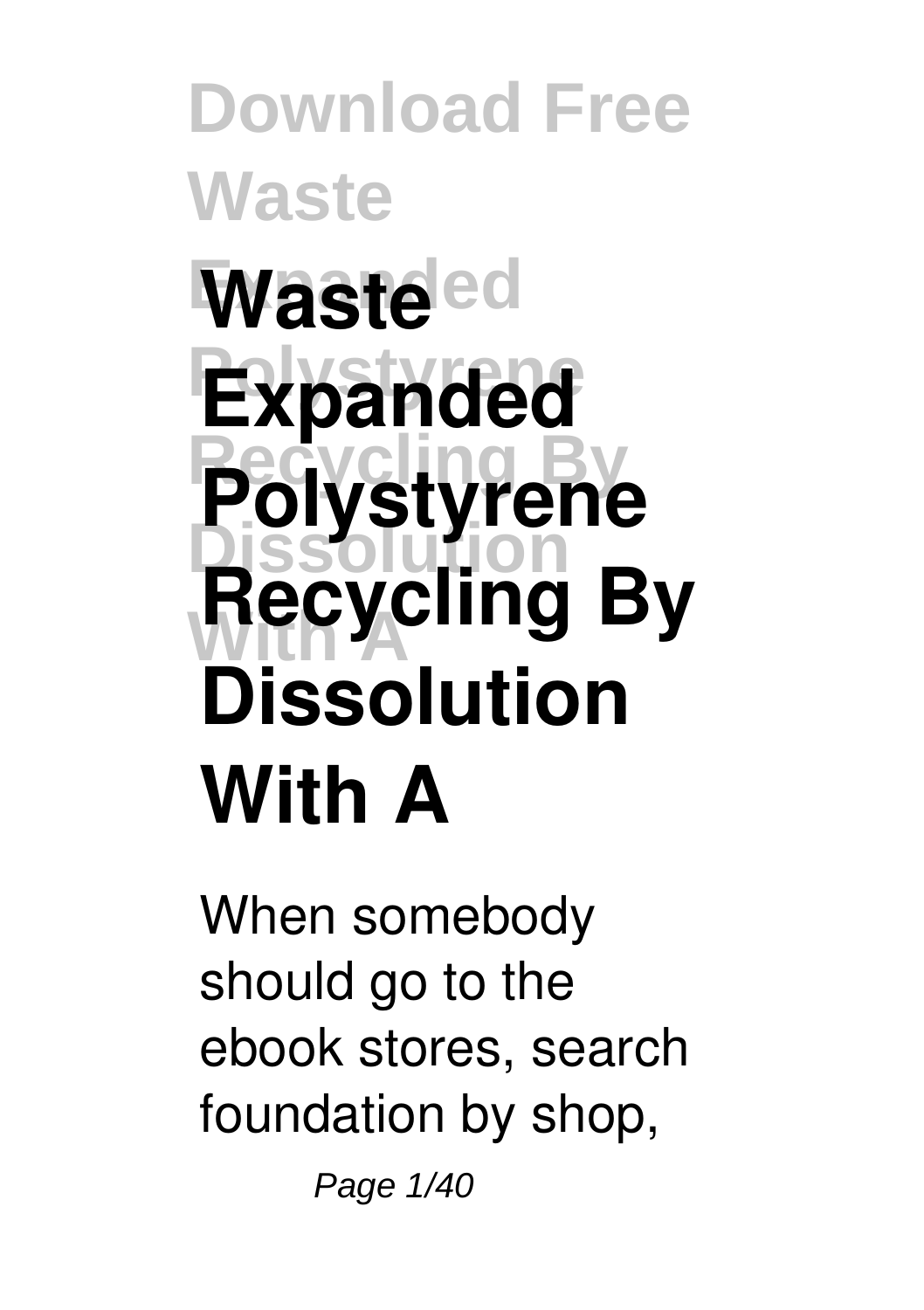shelf by shelf, it is in point of fact<br> *<u>problematic</u>* why we give the **V** ebook compilations in this website. It will problematic. This is utterly ease you to see guide **waste expanded polystyrene recycling by dissolution with a** as you such as.

Page 2/40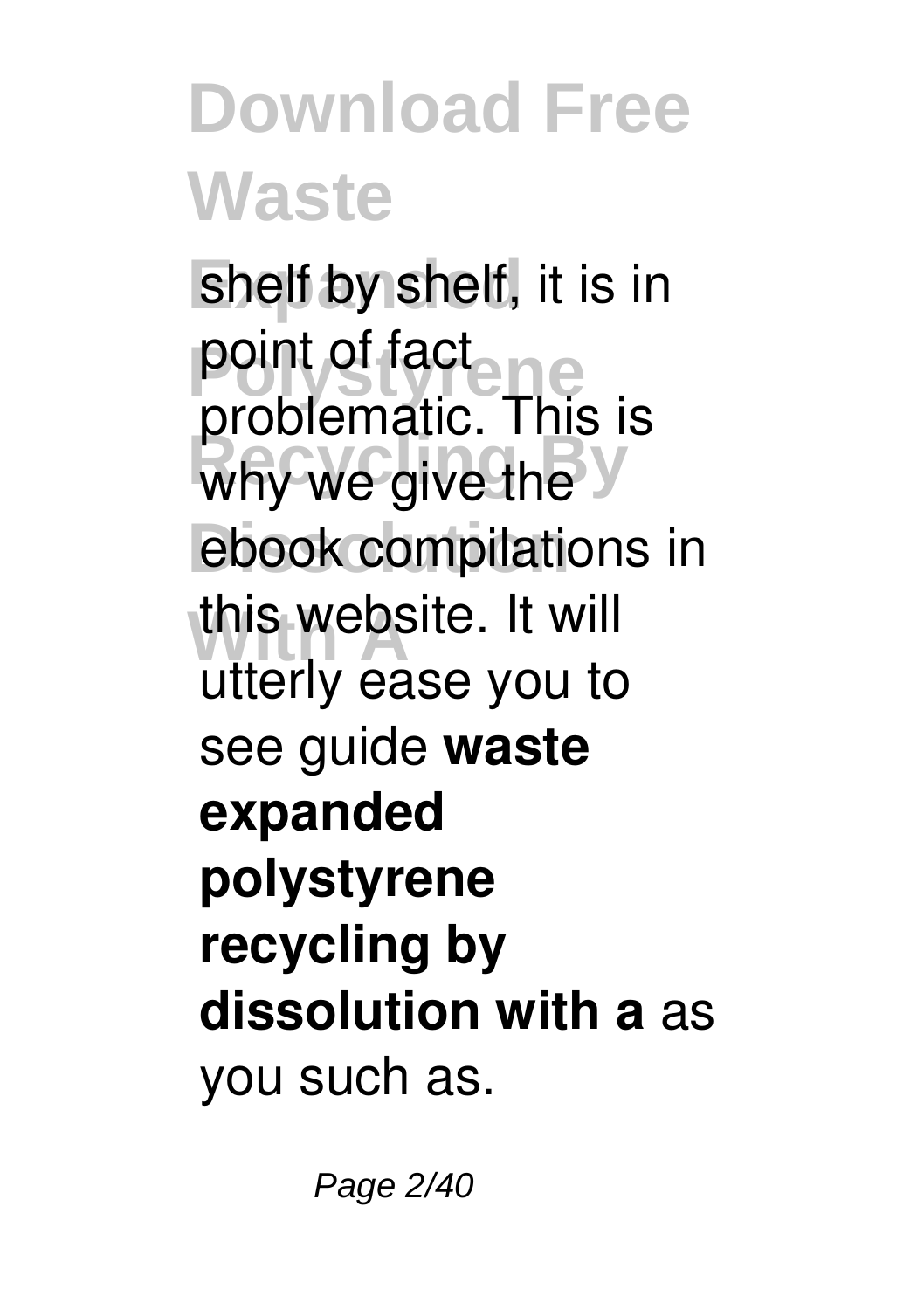By searching the title, publisher, or authors want, you can discover them rapidly. **In the house,** of guide you truly workplace, or perhaps in your method can be all best place within net connections. If you intention to download and install the waste expanded polystyrene recycling Page 3/40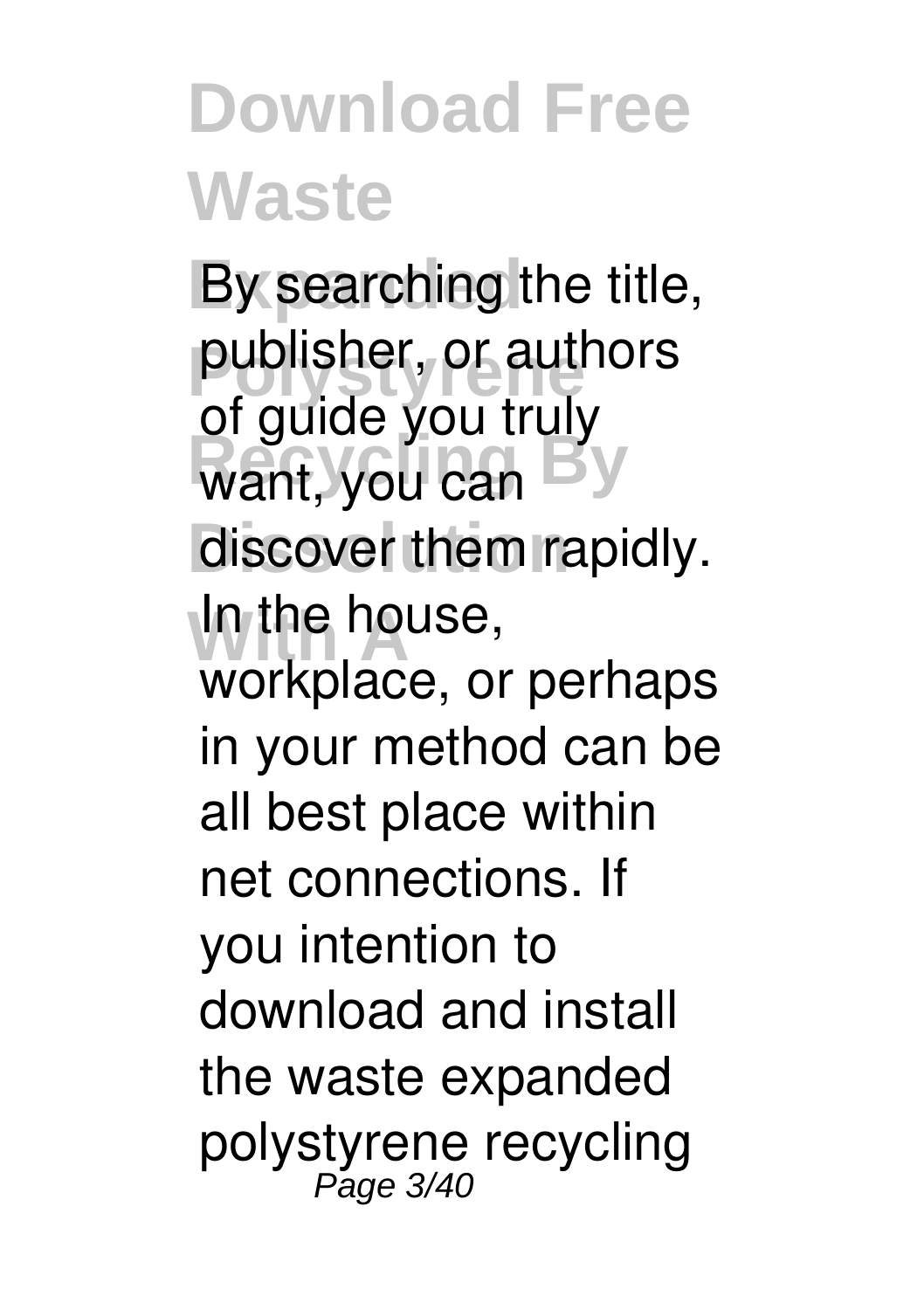by dissolution with a, it is categorically past currently we extend the link to purchase and create simple then, in the bargains to download and install waste expanded polystyrene recycling by dissolution with a hence simple!

*Recycling* Page 4/40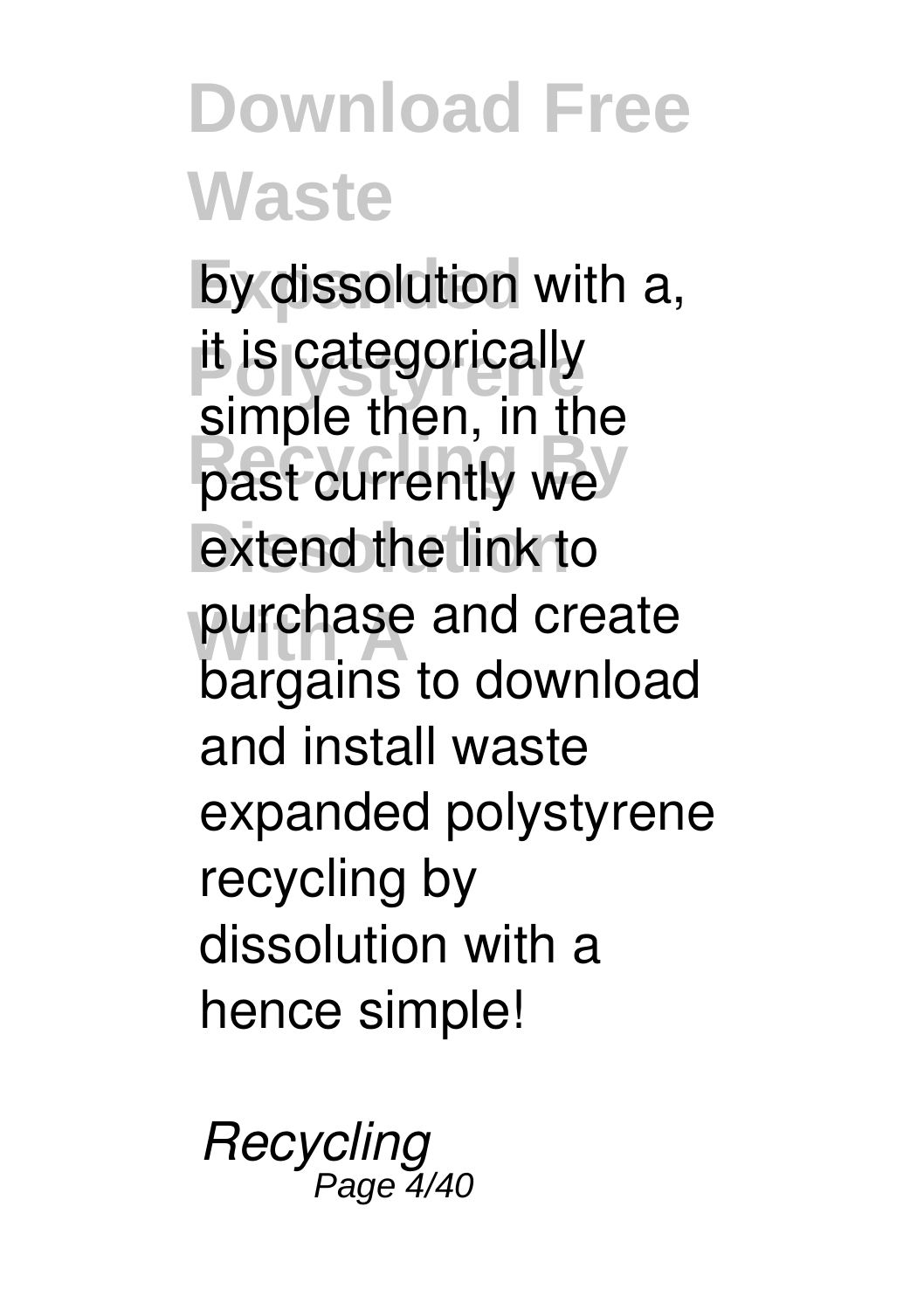**Expanded** *Polystyrene. Plastic* **Forming. Industrial Recycling Polystyrene** and Expanded *Polystyrene* How To Recycling of EPS *Recycle Foam into Free Insulation A Method for the Recycling of Polystyrene. Volume reduction by means of chemical solvent.* **Japan - New way to** Page 5/40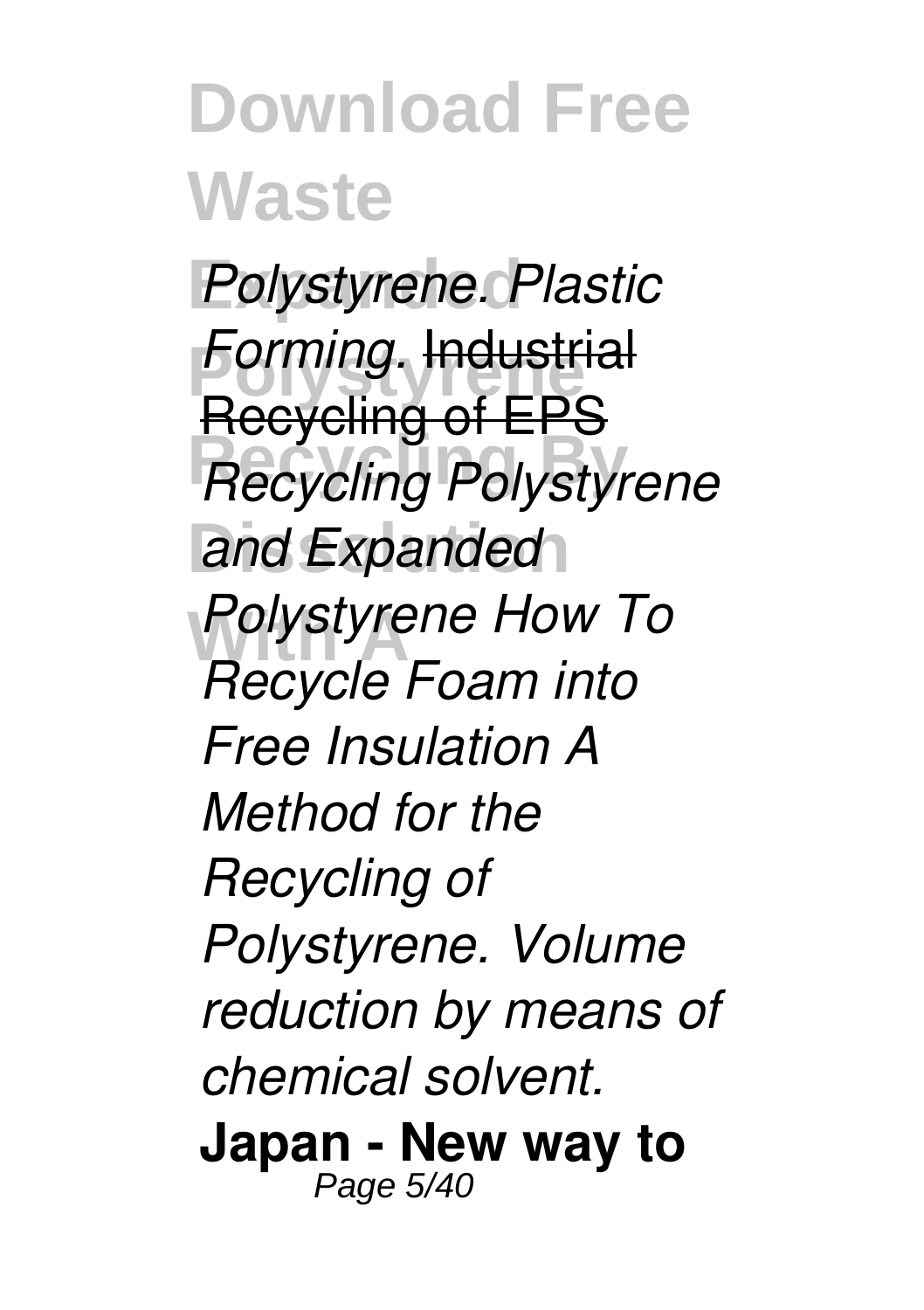**Expanded recycle Styrofoam EPS Foam Dens**<br>**- Check out the Waste to Waves recycling program from Sustainable**<br>Curti COLENIAAN **EPS Foam Densifier Surf! GREENMAX EPS dust recycling machine M-C50** GREENMAX Foam Recycling Machine Specialist Dr. Joe: Recycling polystyrene Why Don't We Page 6/40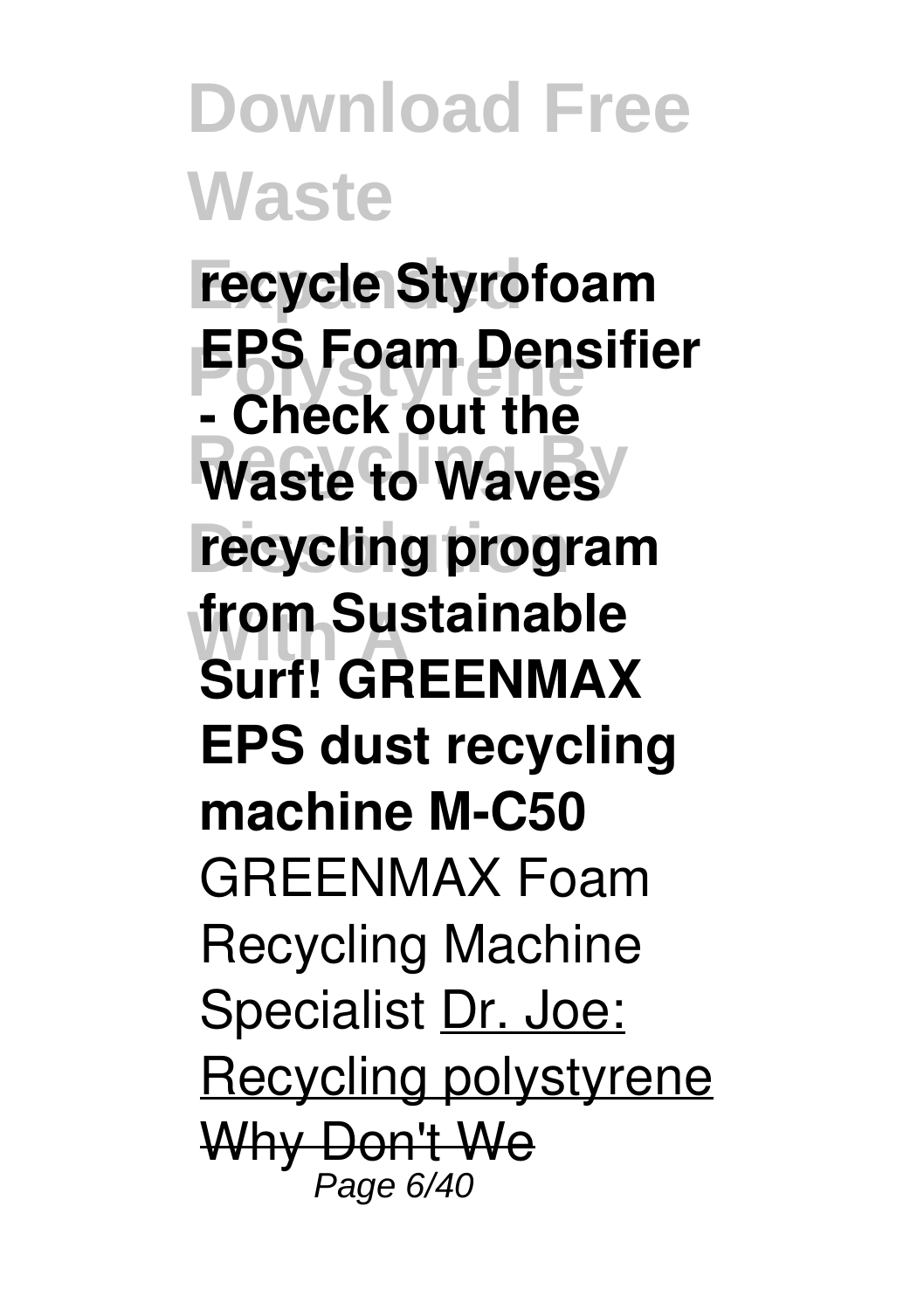Recycle Styrofoam? -**Speaking of new Recycling By** *concepts \u0026* **Styrofoam Recycling With A** *process* Expanded Chemistry *Go green* polystyrene (EPS) concrete - ????????? ?????????? ????? ! Manufacturing of PU FOAM Making a styrofoam cement mixture Styrofoam - How its made? Most Page 7/40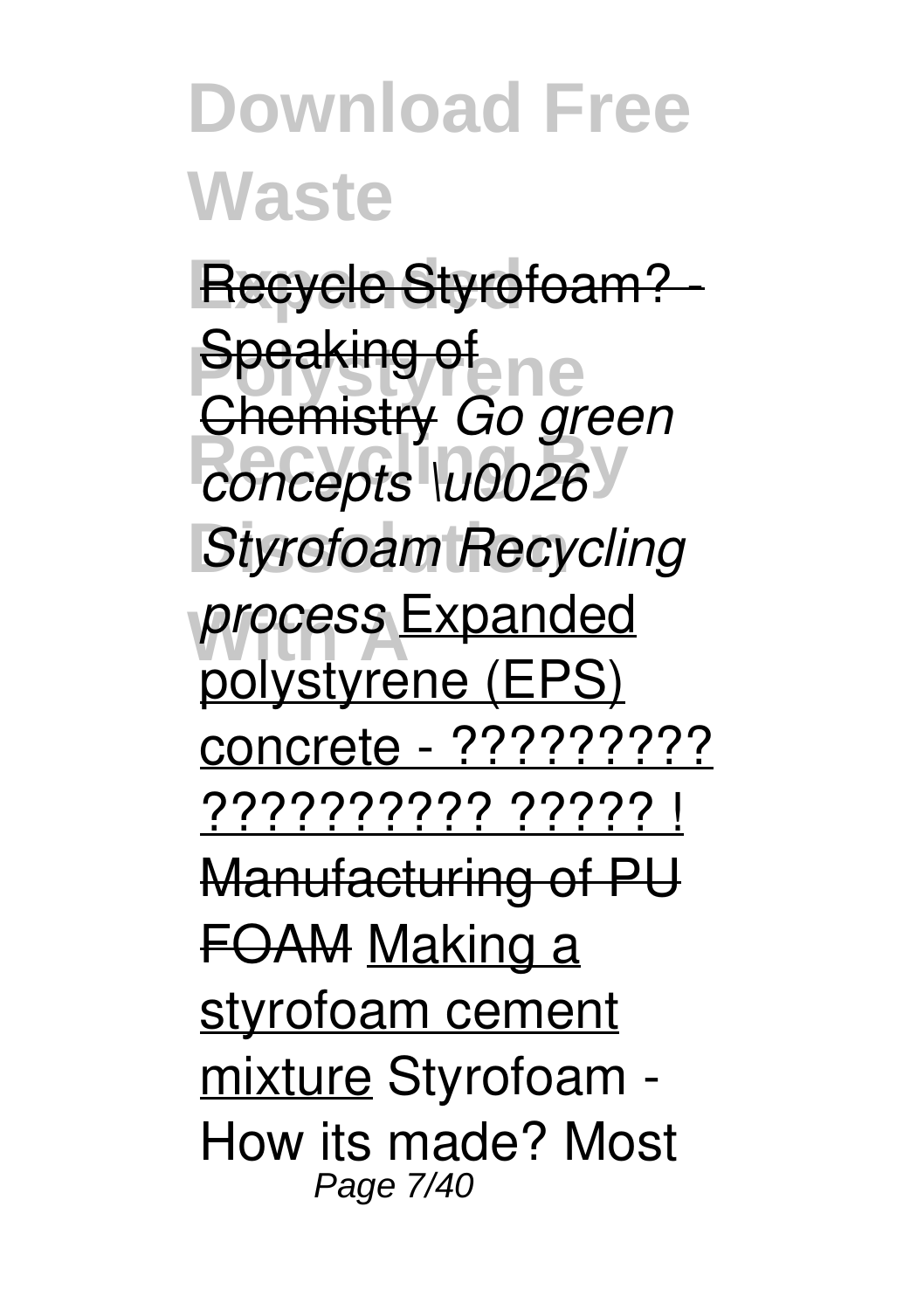Satisfying \u0026 **Fascinating video** manufacturing By process Polystyrene, how its made *How To* about EPS *Make Lacquer From Styrofoam Polystyrene / Styrofoam Stone Wall by Sculpture Studios* Discovery Channel's How It's Made - Expanded Page 8/40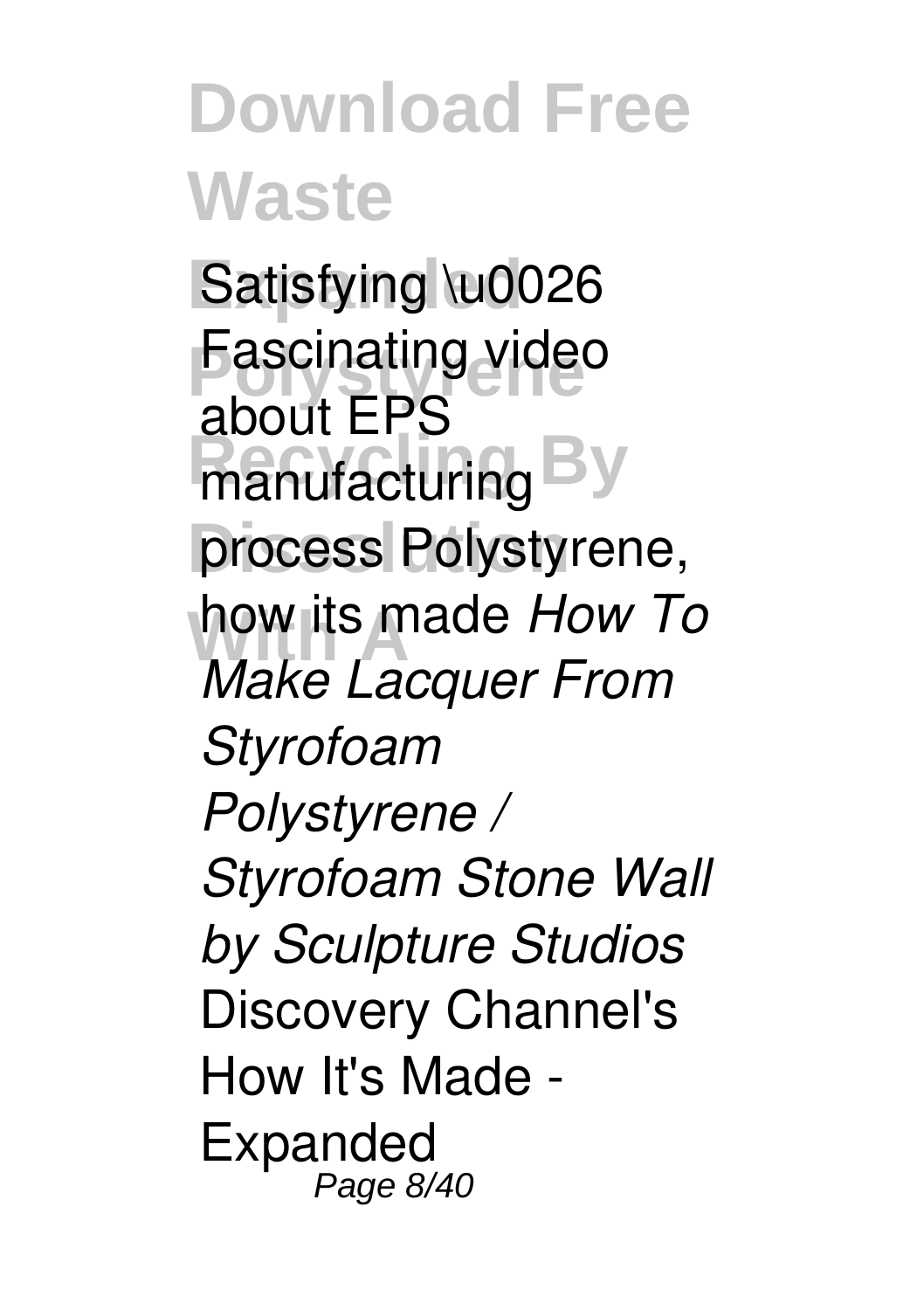**Polystyrene** (EPS) **Products Styropor** Recycling \u0026 **Dissolution** Verwertung ? How To **Make Styrofoam Look** Entsorgung, Like Brick (ep65) **Expanded Polystyrene Recycling Polysolve EPS and PC recycling** Dirty Business: what really happens to your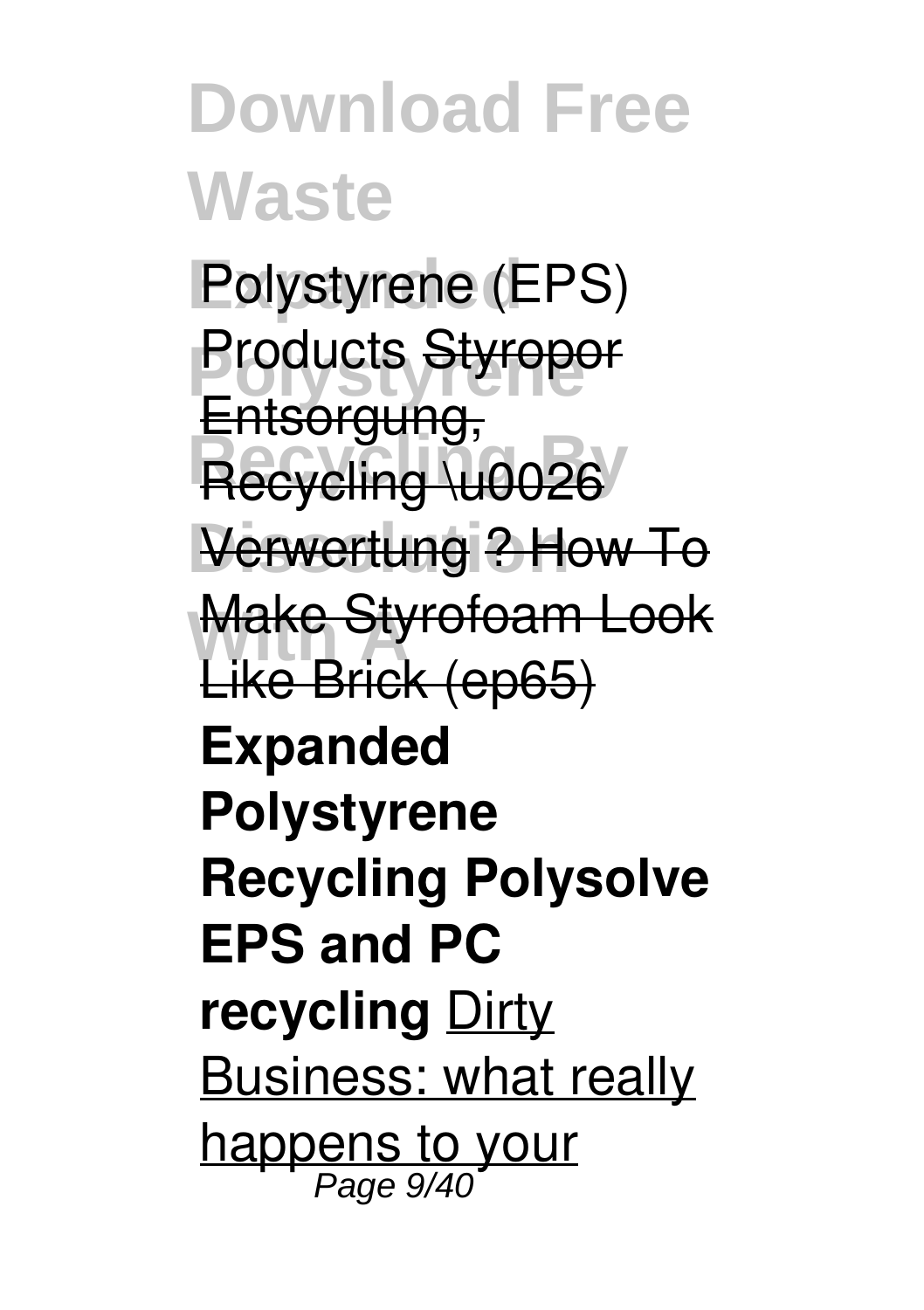**Download Free Waste** recycling led **Styrofoam Bricks DIY** machine A-C200 **operated by on Melbourne market in** Polystyrene recycling Australia**GREENMAX EPS Recycling Machine A-C100 Operated by EPS Manufacturer in Greece** Can we turn the tide of plastic packaging? | Rethink<br>Page 10/40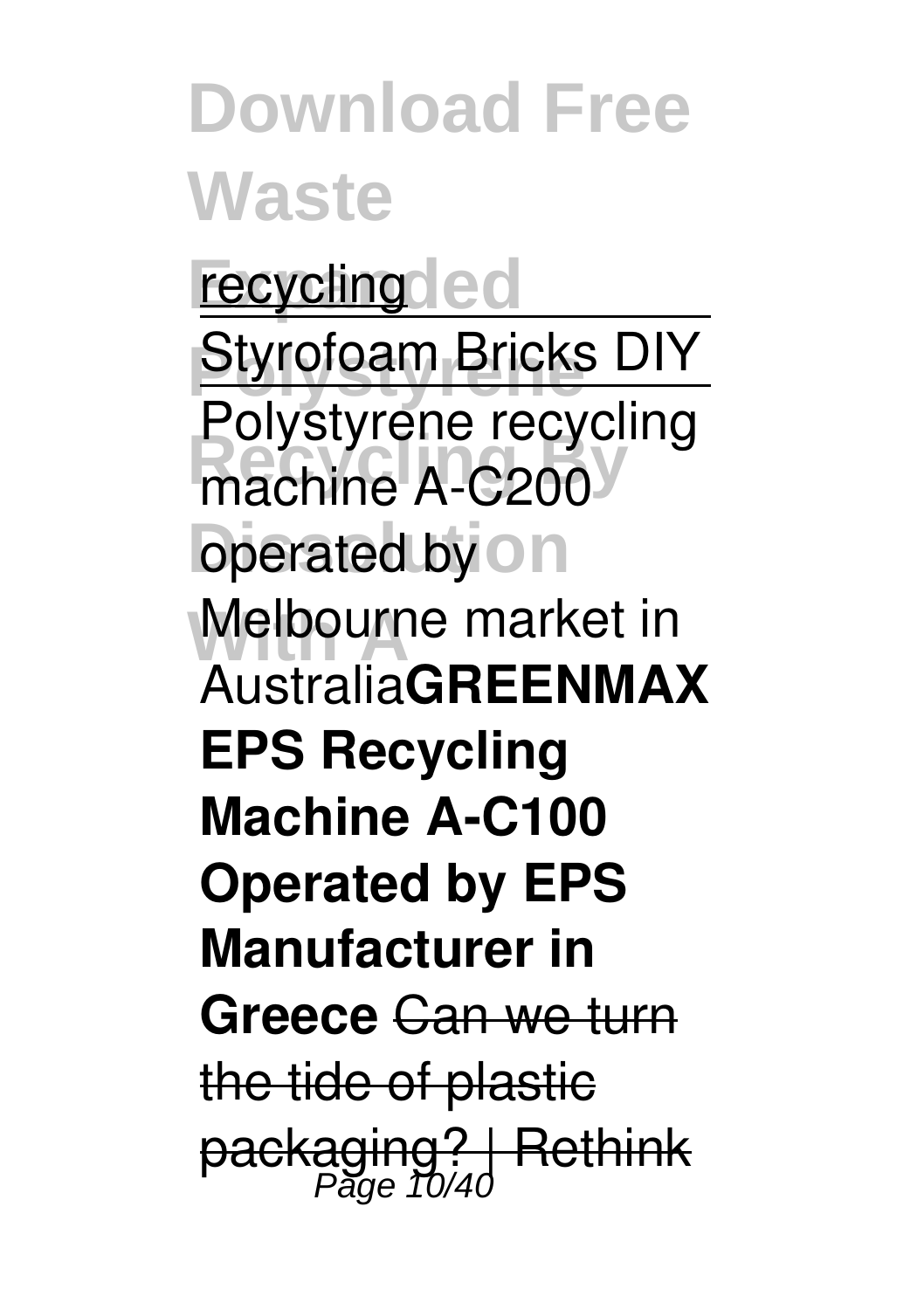**Sustainability Turning** a plastic soda bottle **Expanded IO By** Polystyrene Recycling **With A** into foam Waste Like many plastics, polystyrene is slow to biodegrade. However, Expanded Polystyrene (EPS) is 100% recyclable. As it was first produced in 1947, there is now a Page 11/40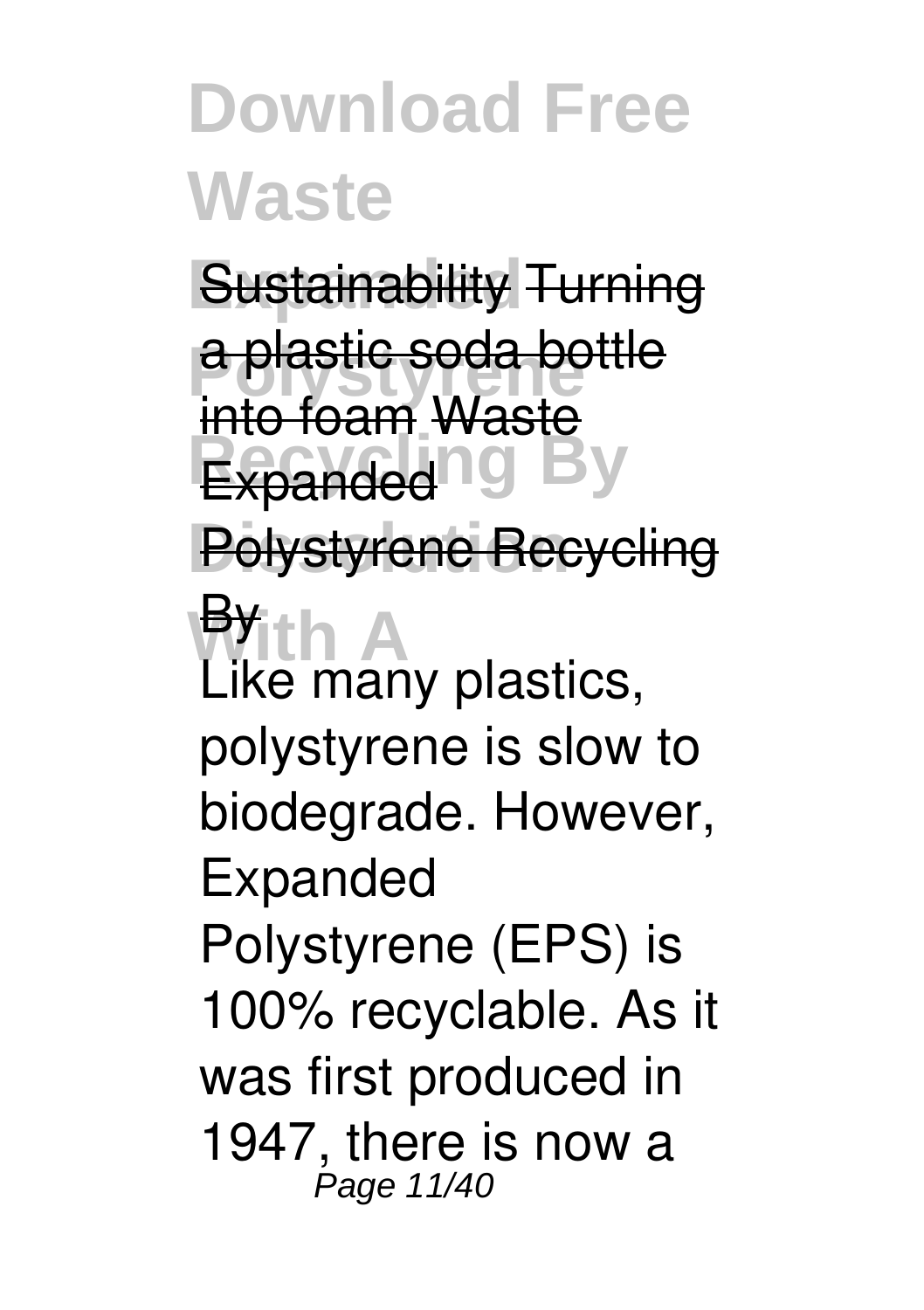huge amount of **Polystyrene** polystyrene litter...

Can you recycle y polystyrene? Here's What you should do ... We specialise in the recycling of expanded polystyrene waste, with 100% of the compacted EPS we collect being recycled and nothing going to landfill Reducing Your Page 12/40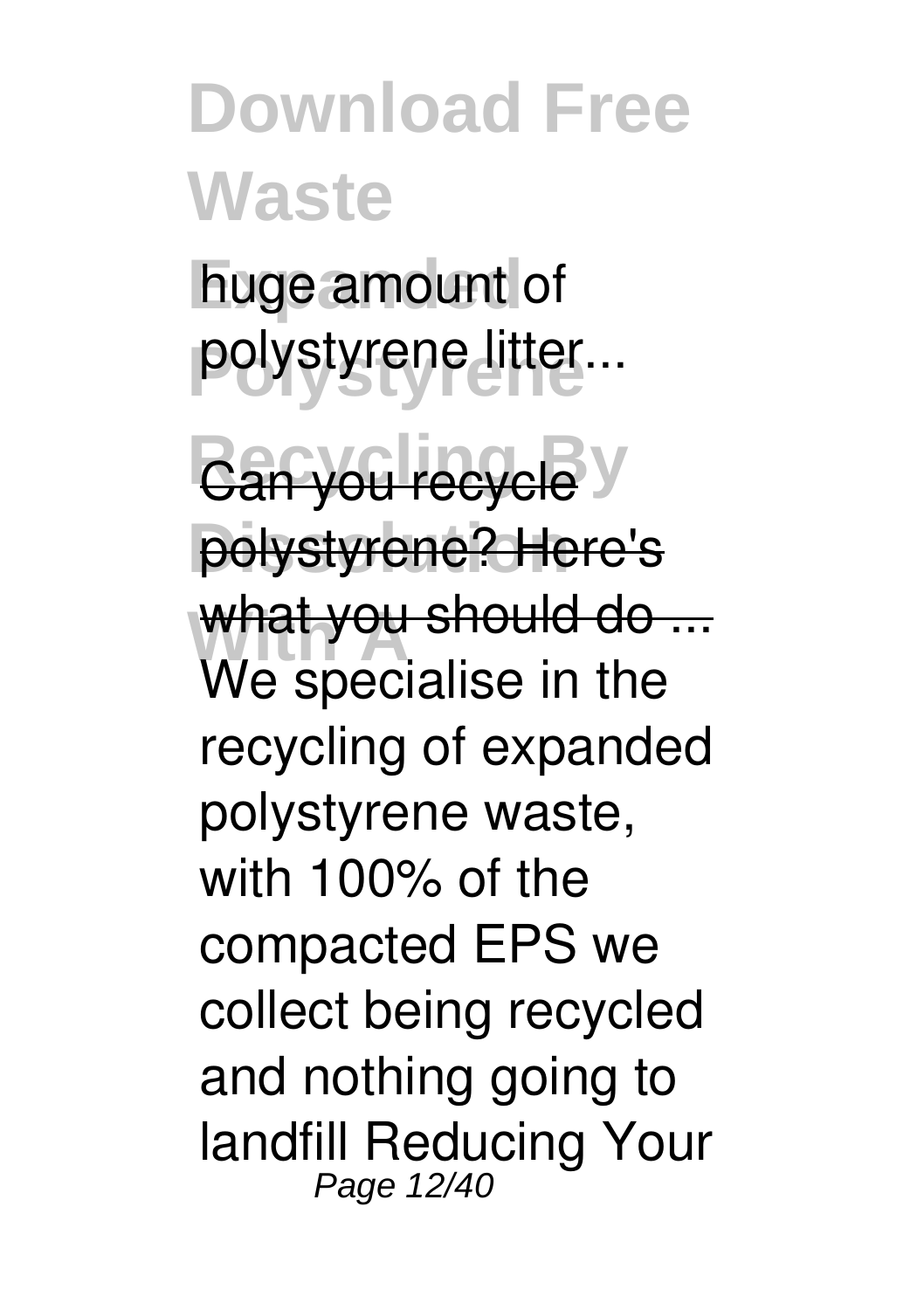**Carbon Footprint By** recycling your waste, you are **y** minimising your carbon footprint, expanded polystyrene which is particularly important if you operate to ISO 14001 standards

**Expanded** Polystyrene Recycling (EPS) | Services by  $P_{\text{A}}$  $\sim$  13/40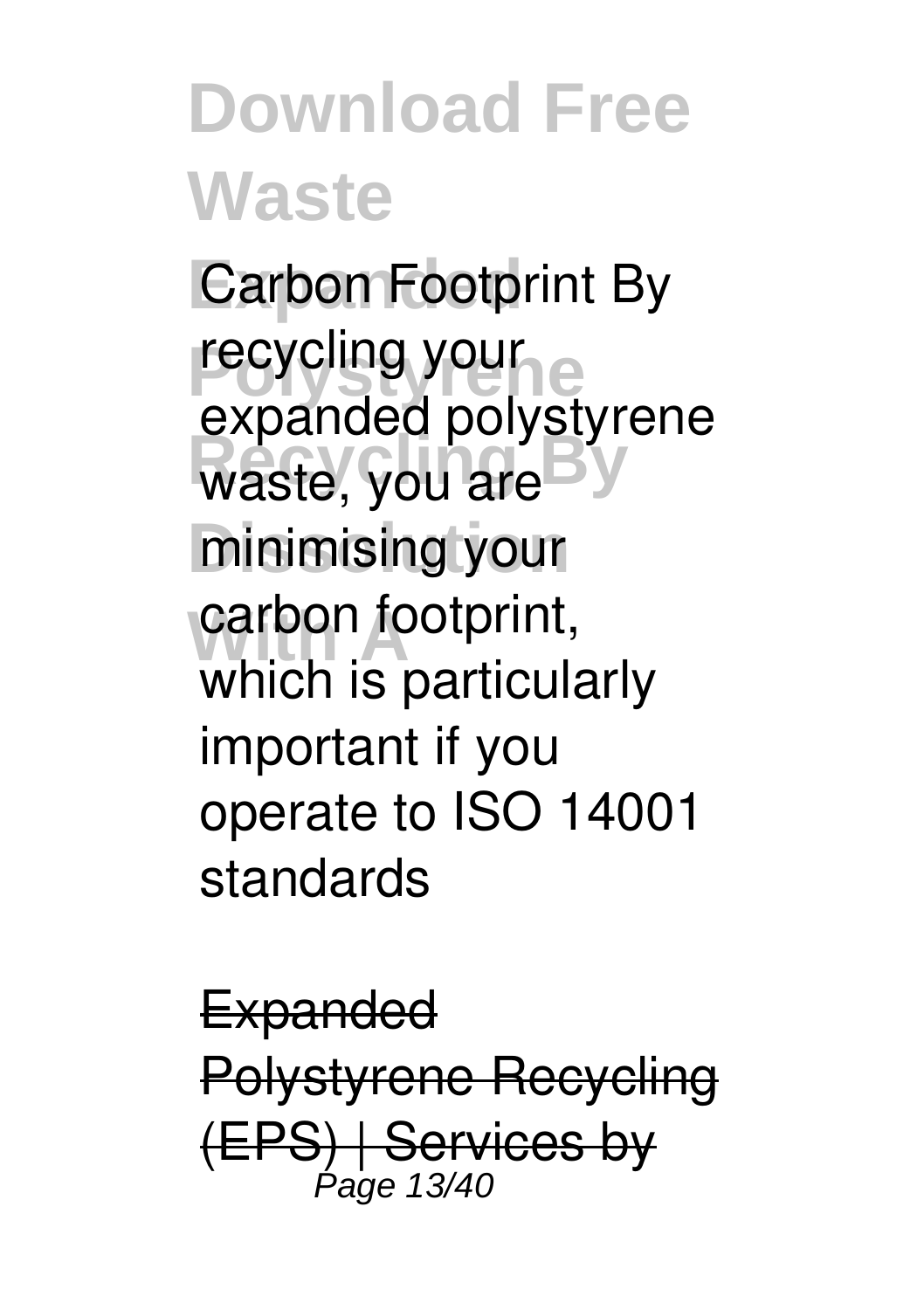**Download Free Waste Expanded** Ecogen ... **Polystyrene** Expanded **Recyclable and is** being recycled by **businesses** and Polystyrene (EPS) is consumers across the world. The EPS industry developed collection infrastructures to support global recycling efforts. EPS can be recycled into a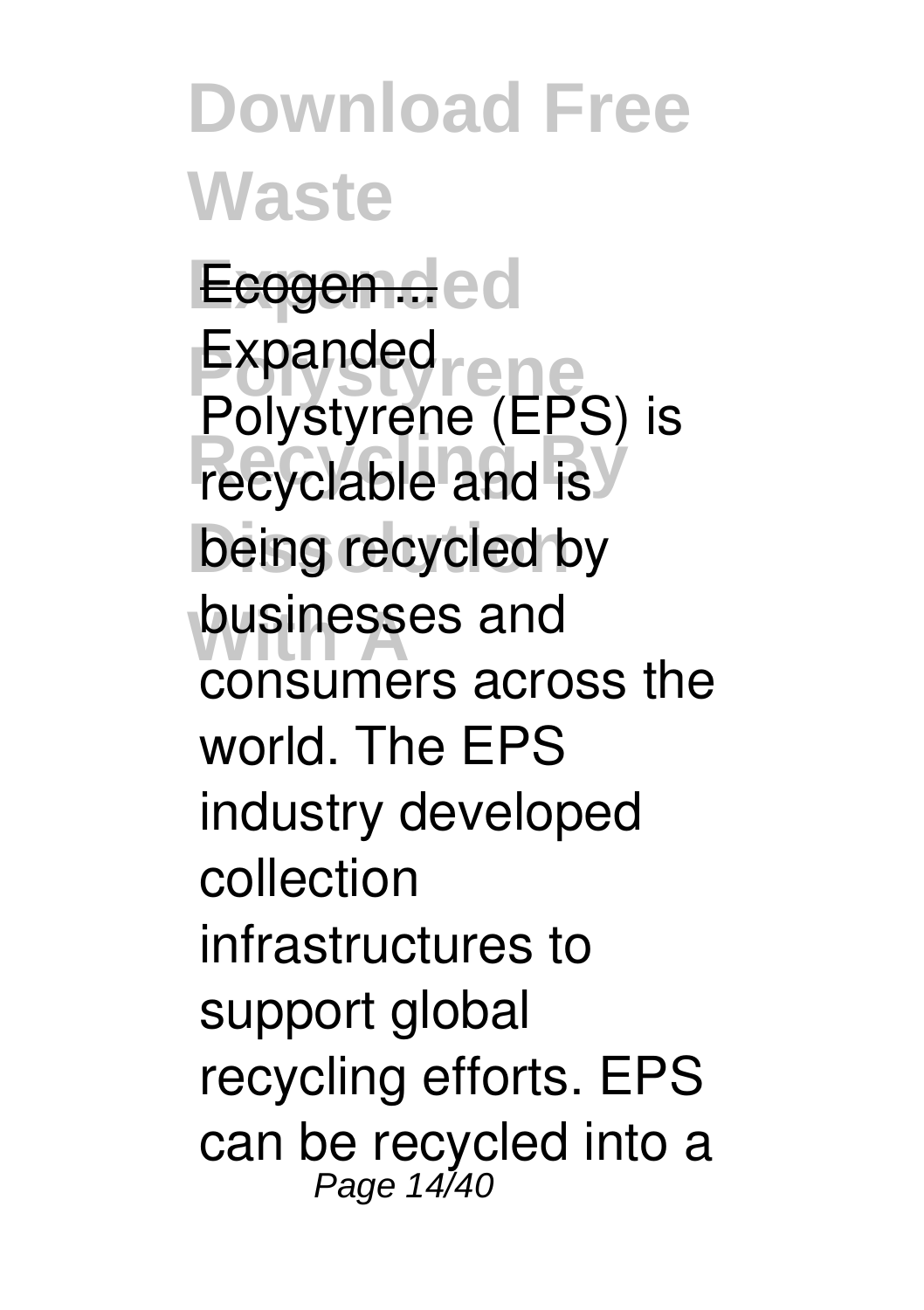variety of new products. Click here **EPS recycling in your** country Global<sub>1</sub> recycling access for information on u0003.

Recycle it! - Home - INEPSA - EPS recycling The UK uses 275,000 tonnes of plastic every year. Around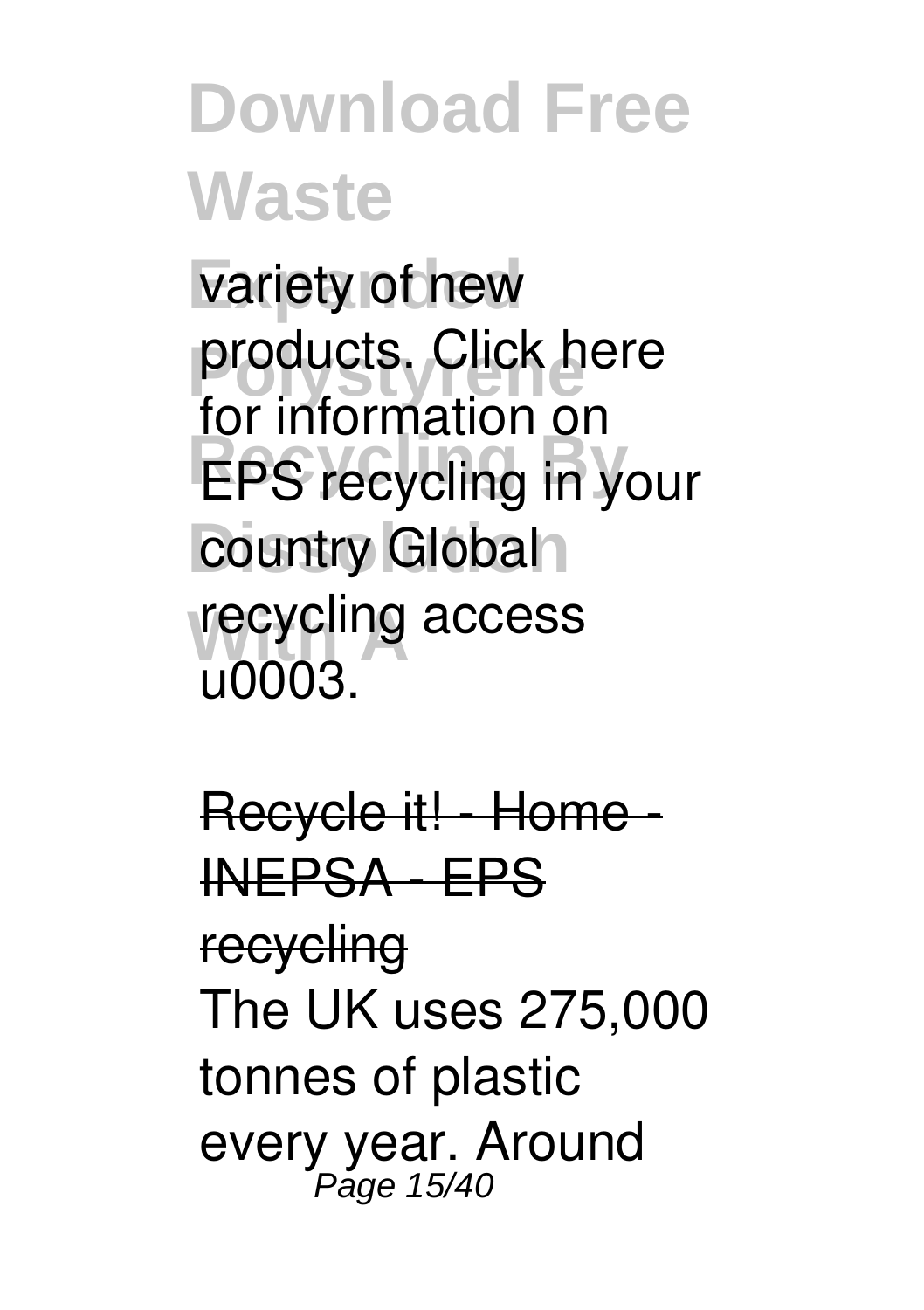40kg is binned by the average family each **Recycling By** easily be recycled. Approximately 100 tonnes of expanded year – 40kg that could polystyrene (otherwise referred to as EPS) is recycled every month in this country. However, not all councils accept EPS for recycling.

Page 16/40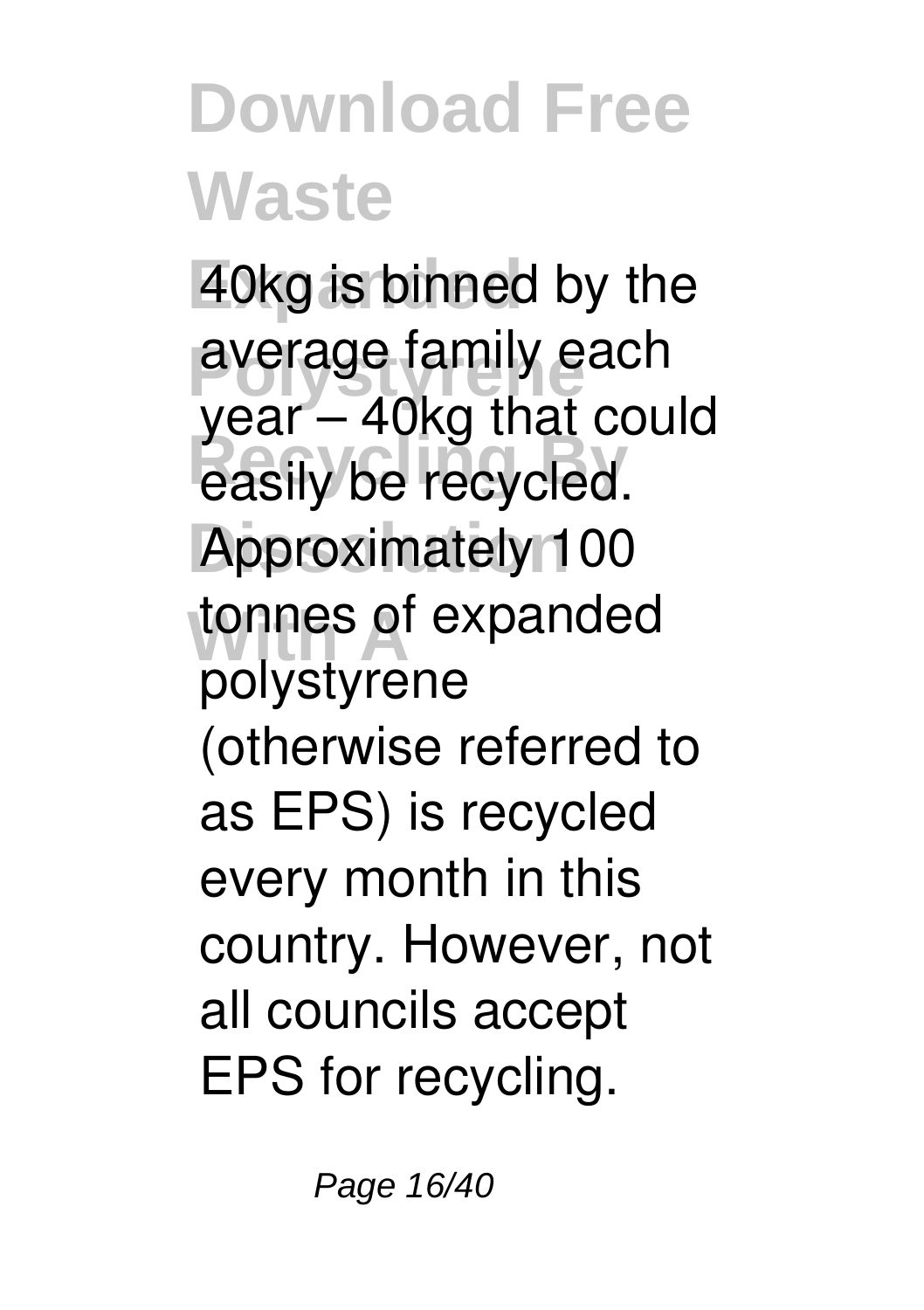**Expanded** Is Polystyrene **Polystyrene** Recyclable? **Recycling By** EPS represents less than 1% of the total municipal solid waste Polystyrene Disposal stream by weight and volume. 6.

Polystyrene is 100% recyclable and about 35% of Canadian communities accept PS food and in their recycling programs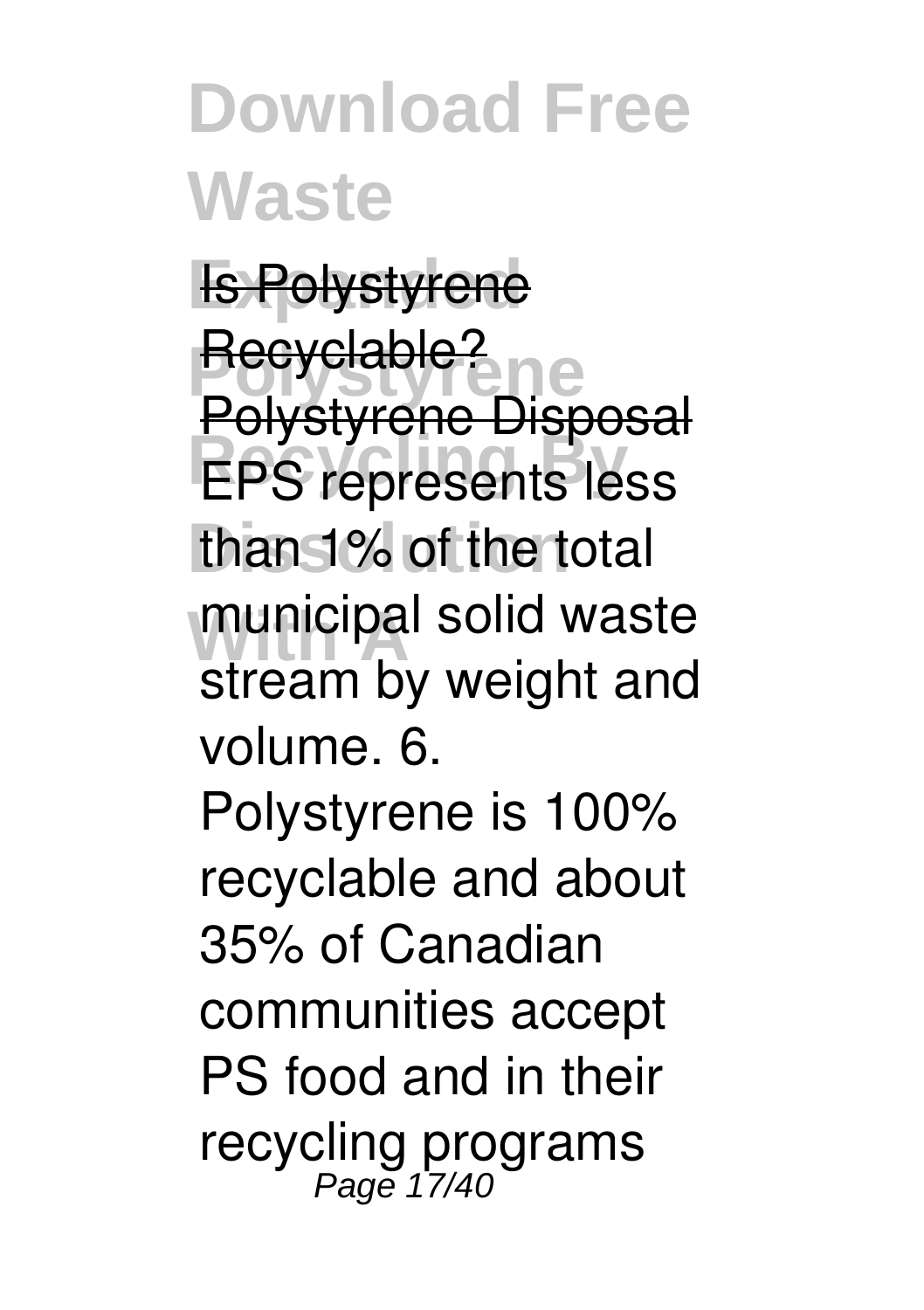and some others offer drop-off locations for **Recycling By** clean polystyrene. 6.

**Extended Polystyrene Foam Recycling** (EPS) Facts UK business, Molygran, wants to reuse and recycle the nation's polystyrene. Their aim is to reduce and eliminate any landfill or waste costs, Page 18/40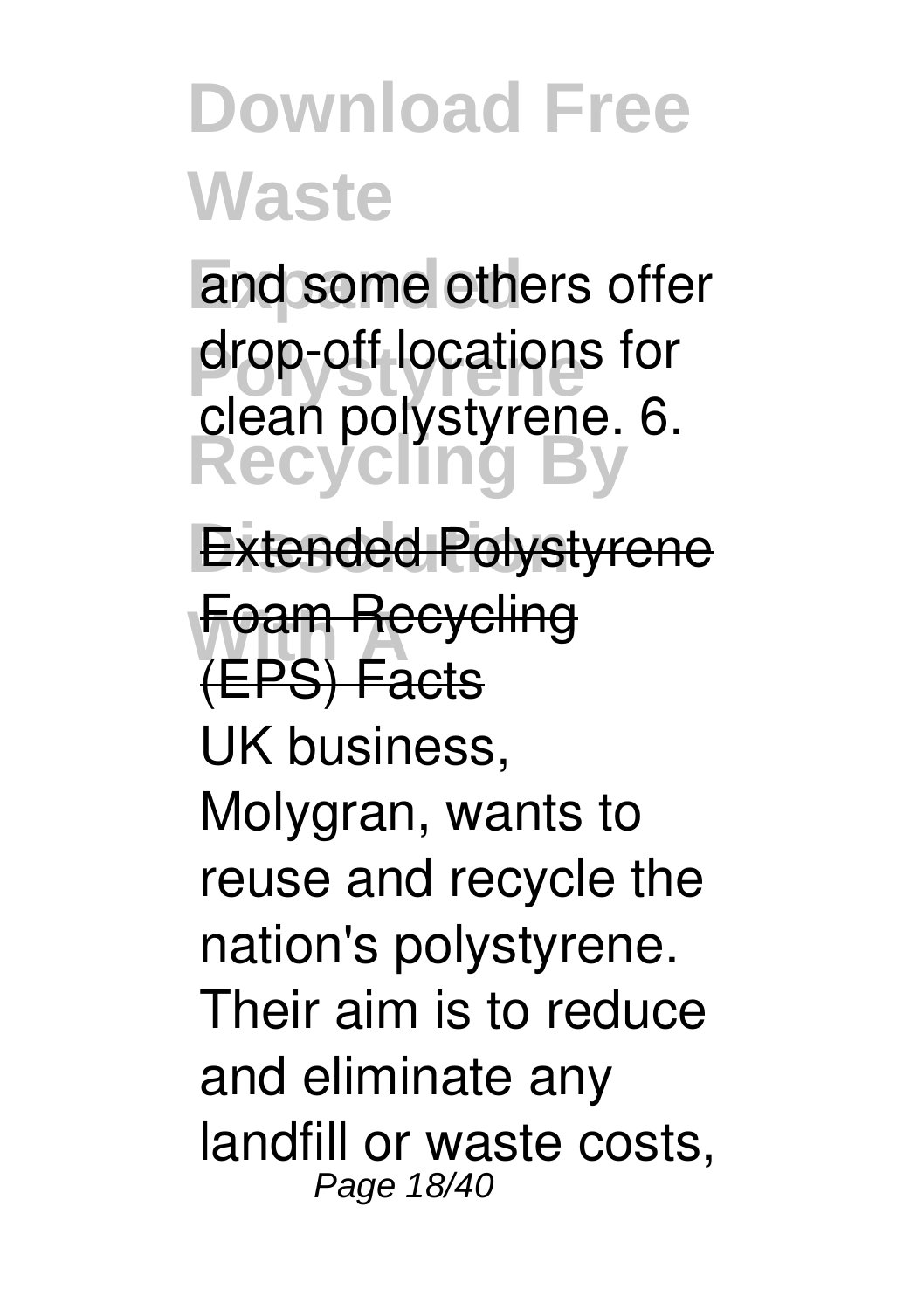as well as reducing the environmental reads: "Expanded polystyrene like most plastics has a bad impact. The website name! It is thought of as non-recyclable. However, it is actually 100% recyclable!

Is Polystyrene Recyclable? Where Can You Recycle Page 19/40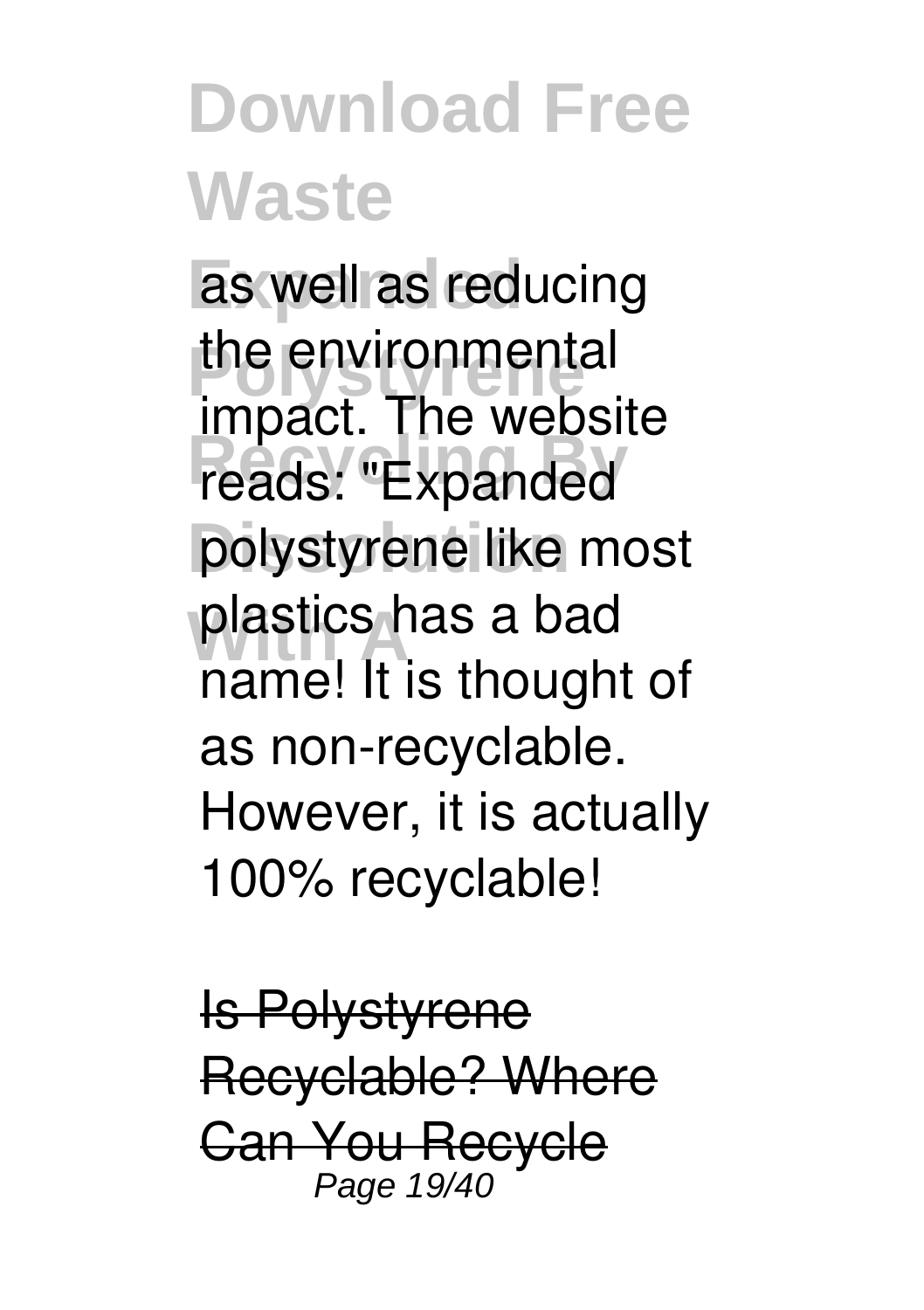Polystyrene? **Reuse polystyrene Recycling By** plant pots in place of stones and pebbles for water drainage chips at the bottom of Create non-snagging knitting markers by cutting small shaped from thin polystyrene trays Recycling is constantly evolving and changing so check back for Page 20/40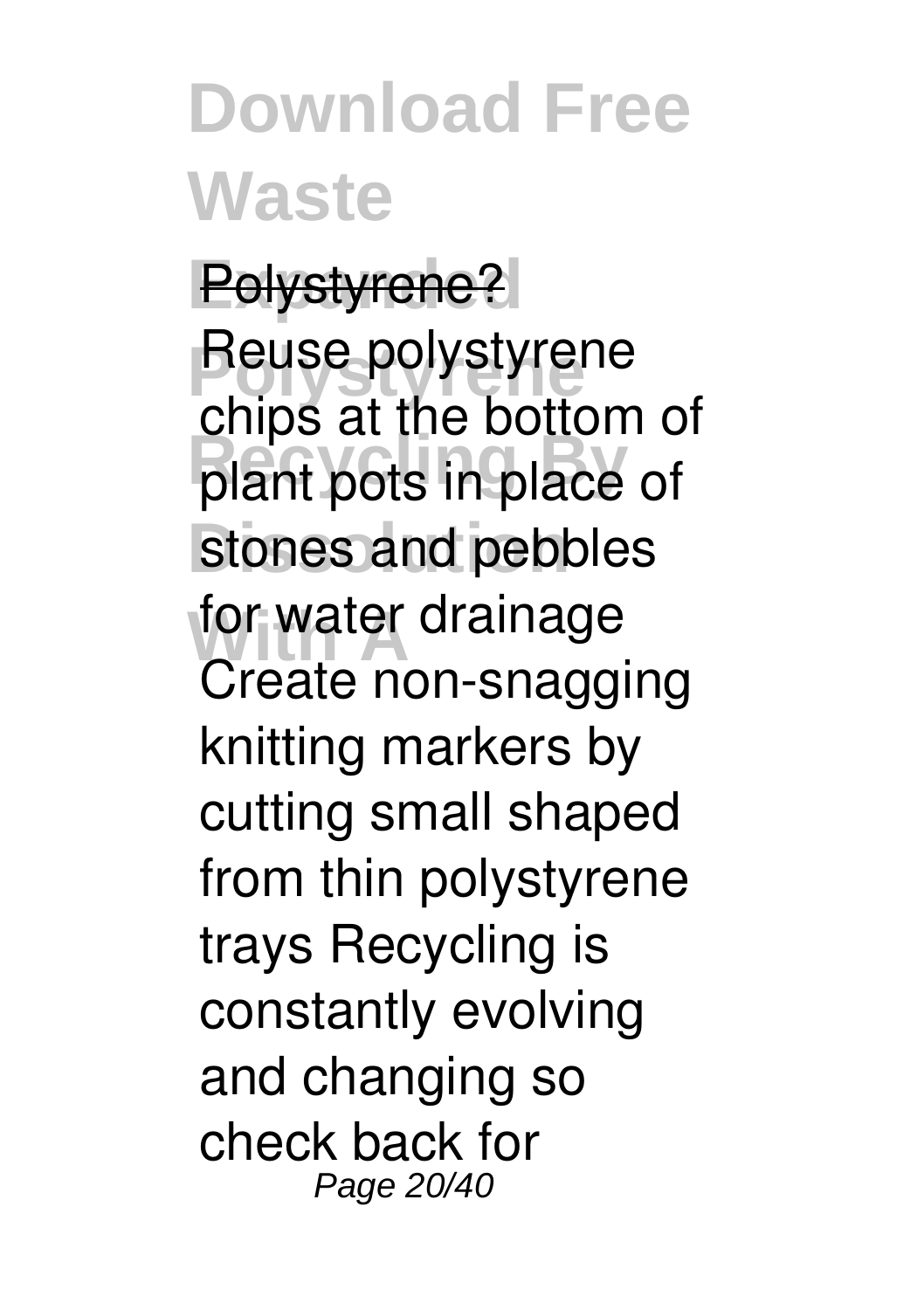updates or try our **Properties**<br> **Properties Recycle at home and** where you can **recycle or pass on** find out what you can unwanted items in your local area.

Used polystyrene | Recycling | How to Waste Less At present, the recycling of<br>Page 21/40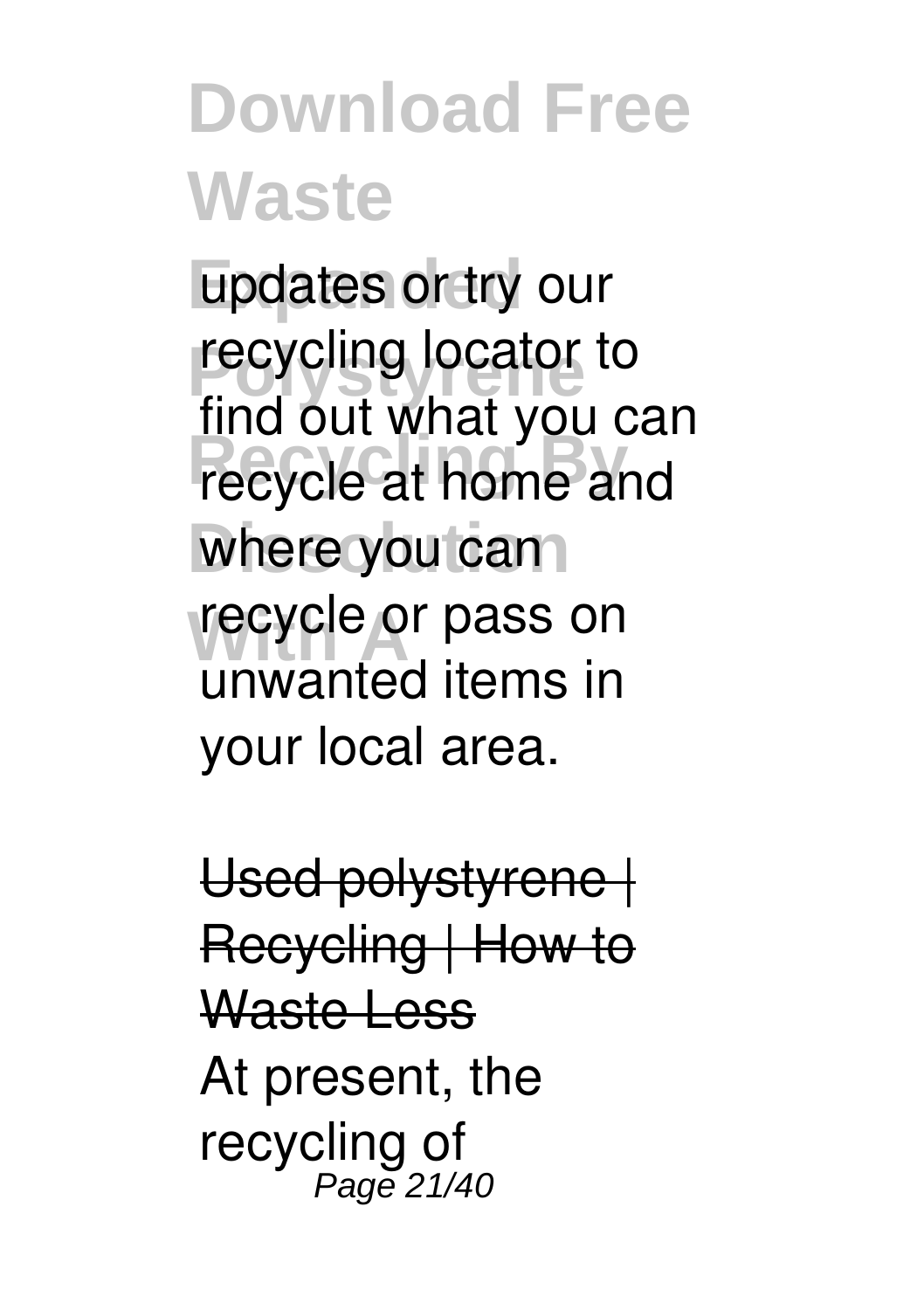polystyrene (or EPS foam) basically<br>follows the follow process: Segregation **DEPS foam products** are separated from follows the following other wastes and then sorted. Compaction – The segregated EPS foam products are fed to a compactor in order to reduce its volume.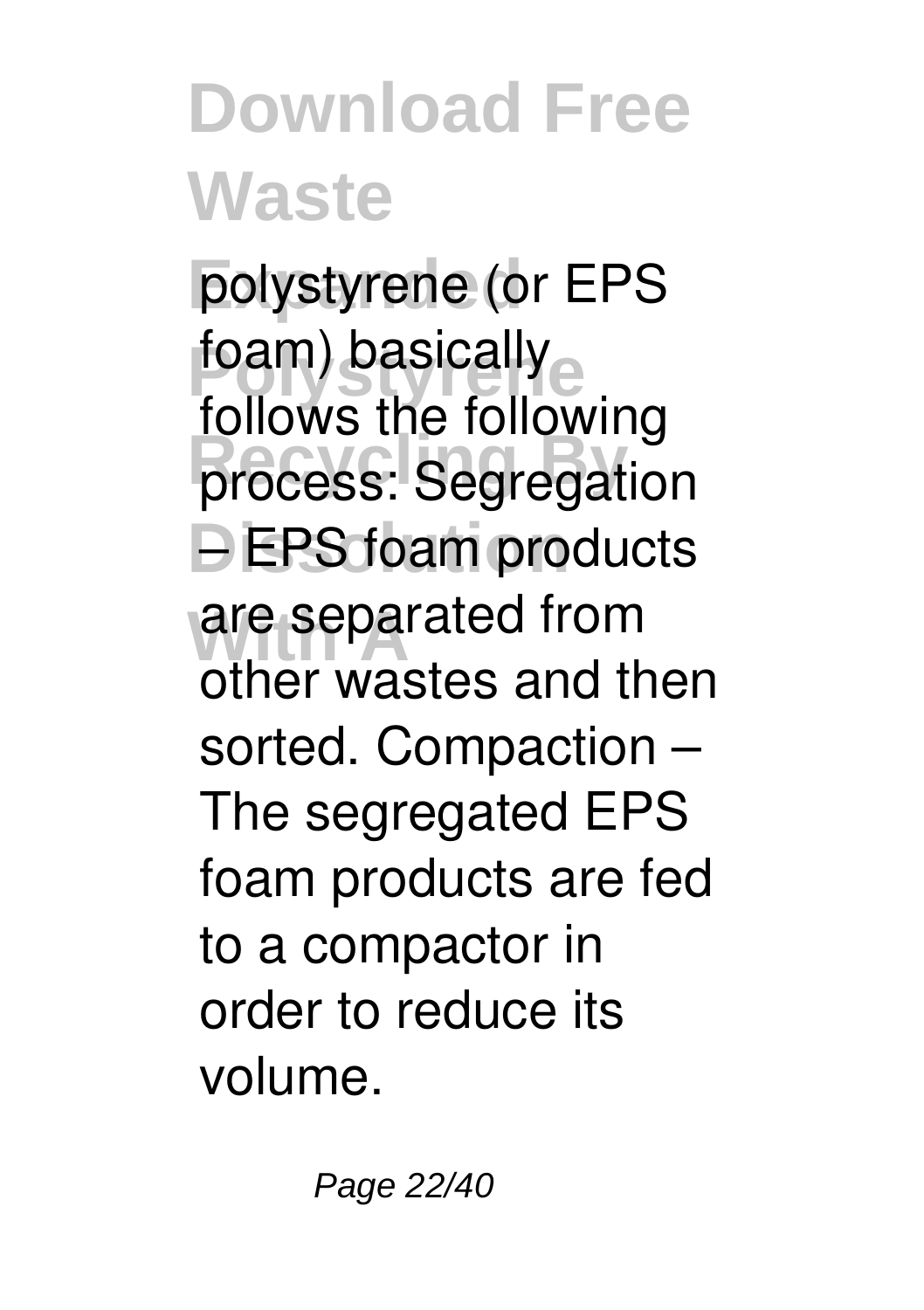**Recycling of Polystyrene** Polystyrene Wastes | **Polystyrene**<sup>S</sup> packagingtion **Polystyrene is a type EcoMENA** of plastic which is not commonly recycled. Most people readily recognise expanded polystyrene which is sometimes used for take-away food containers and to Page 23/40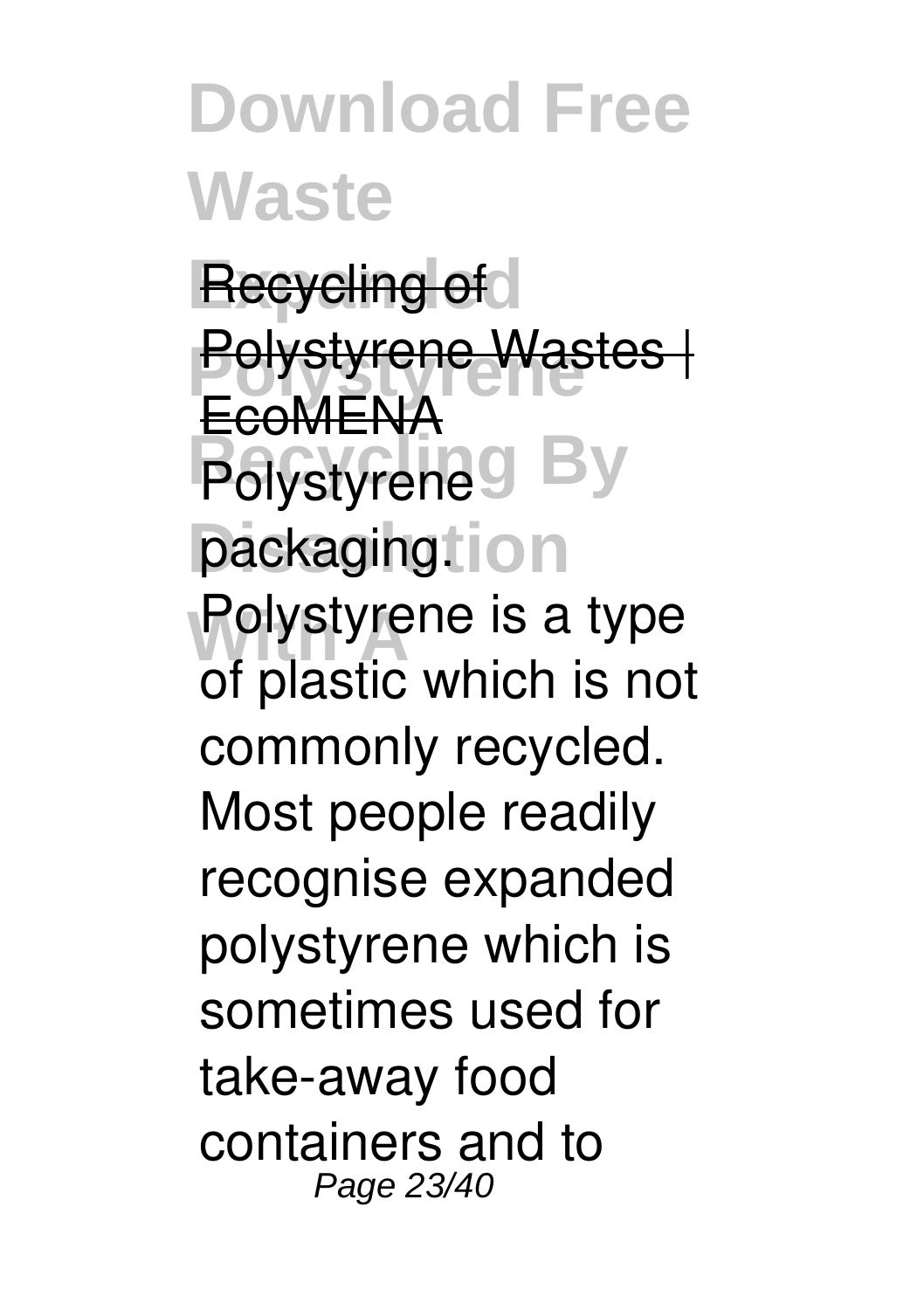package white goods like microwaves. should be placed in the waste bin. **Polystyrene is also** Expanded polystyrene sometimes used for other food packaging like multi-pack yoghurts.

**Polystyrene** packaging | Recycle Now Page 24/40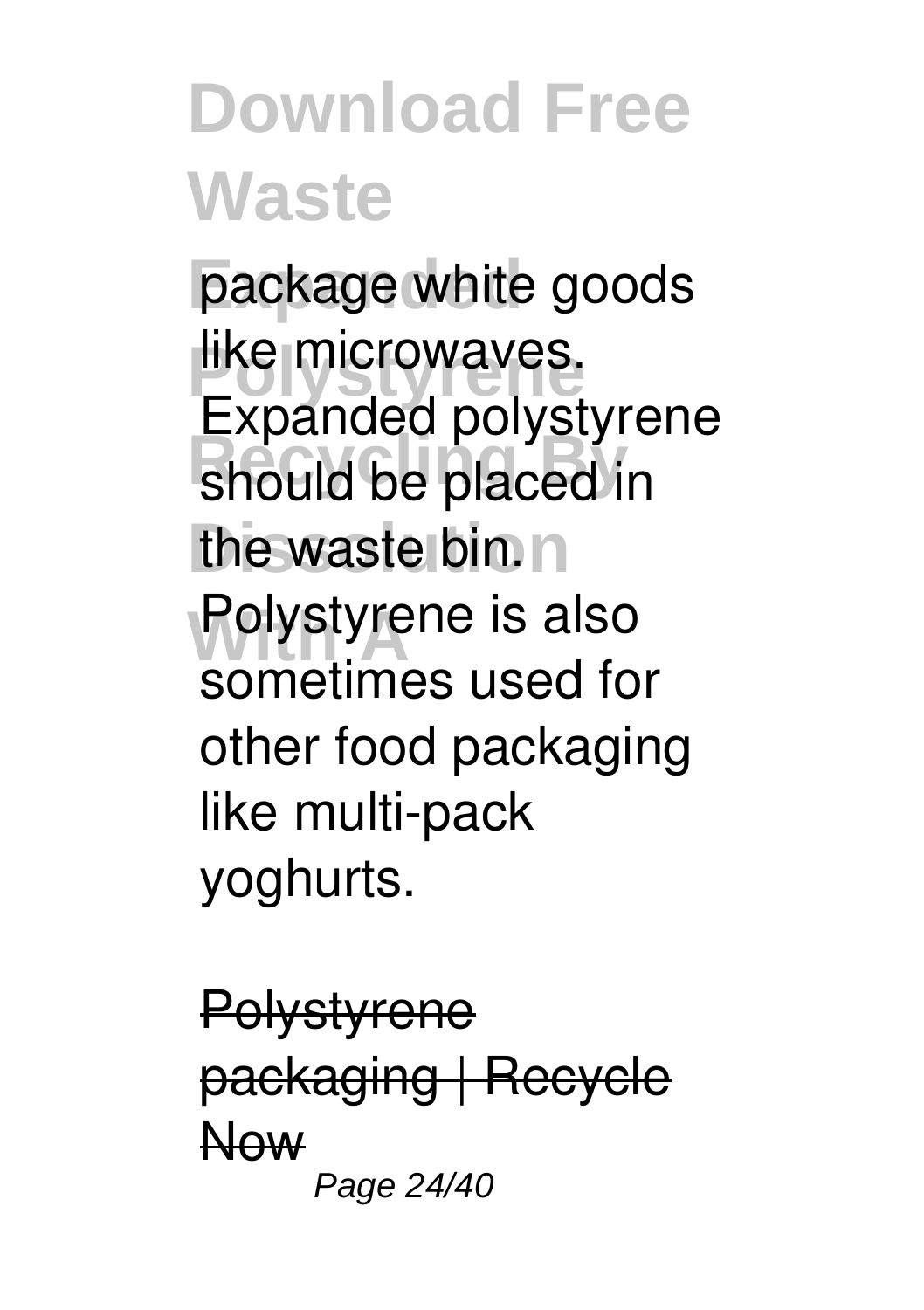**Download Free Waste Expanded** Expanded **Polystyrene** Polystyrene (EPS) is **Recycling By** the products you need to run your business, but it can take up great for protecting valuable storage and waste disposal space. It takes up valuable landfill space, too. With Waste Management's EPS recycling solutions, separating out your Page 25/40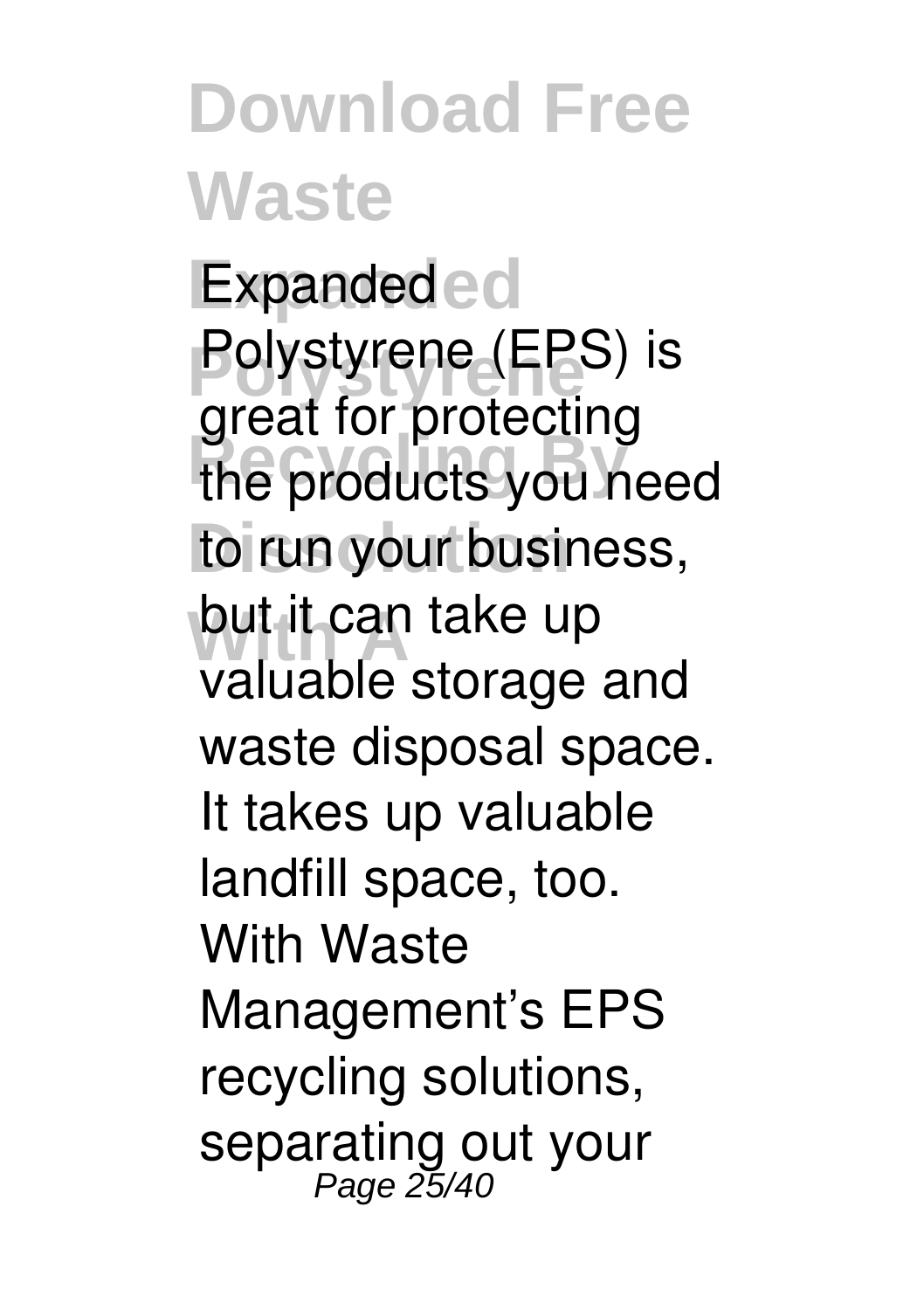polystyrene will save on disposal costs and hosiness – and NZ's landfills. Lution free up space for your

**With A** Polystyrene Recycling - Waste Management Lifespan: Polystyrene can last for more than 500 years inside a landfill. With more than 30% of the waste in places like this Page 26/40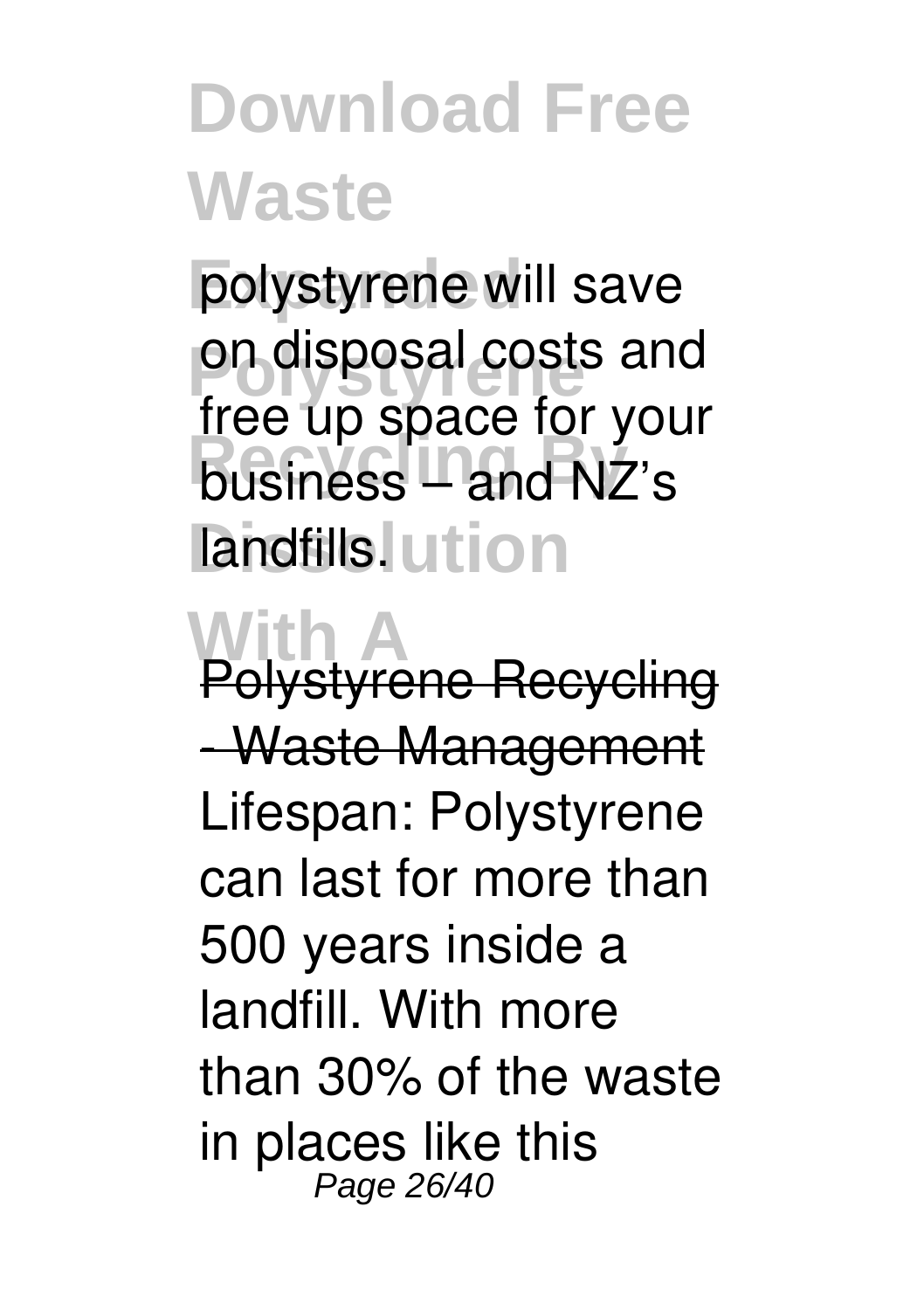estimated to be **Polystyrene** polystyrene, the long **Recycling By** use of polystyrene could be disastrous without recycling. life and increasing Convenient & Cost-Effective: Getting your polystyrene to recycling centers doesn't have to be a pain. Here at Plastic Expert, our dedicated team works extremely Page 27/40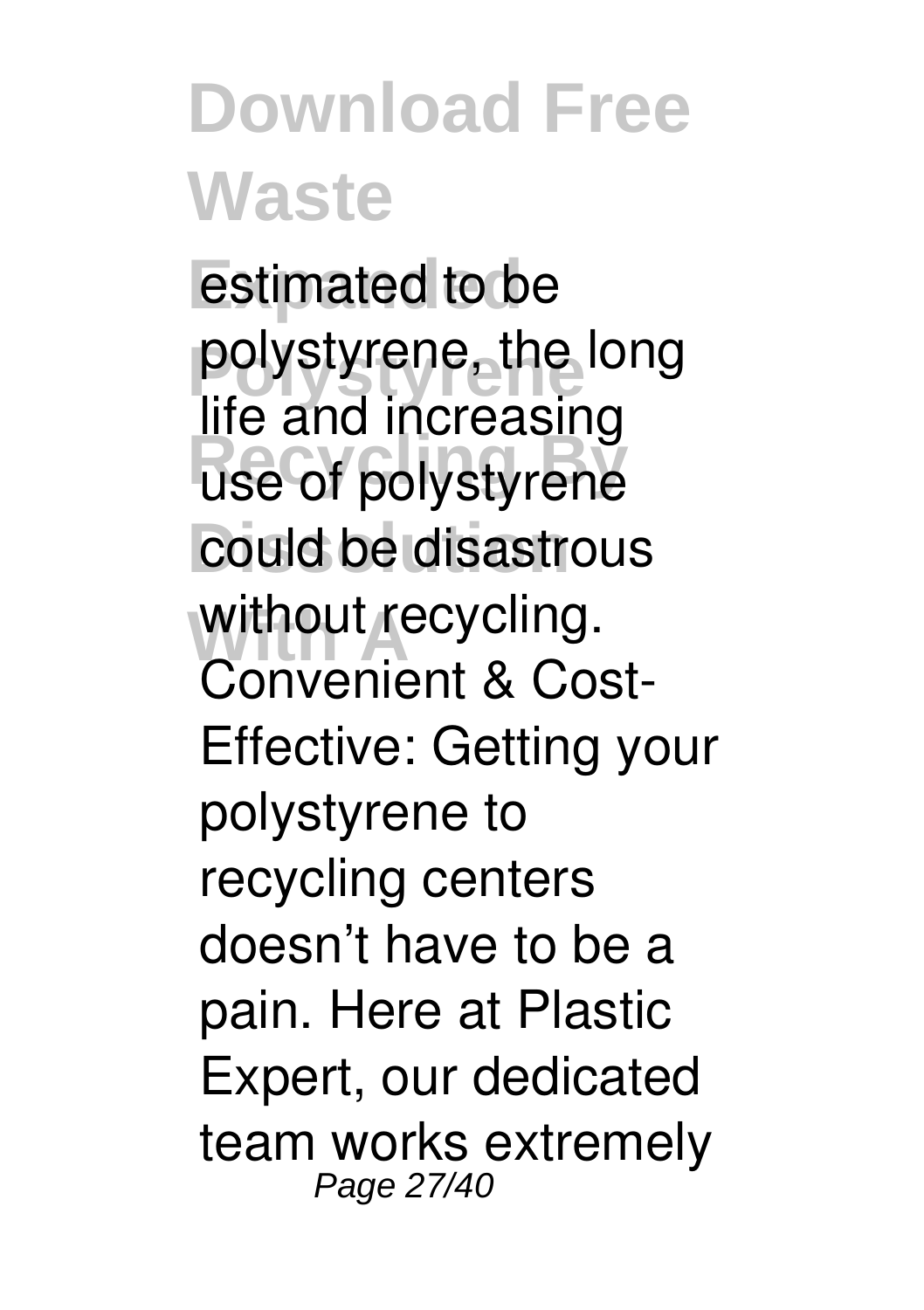hard to work around **Pour clients, providing Recycling By** at a time convenient to you. lution cost-effective services

**With A** Polystyrene Recycling | Plastic Recycling | **Platic Expert** Recycling Expanded Polystyrene (EPS) is 100% recyclable and thousands of tonnes of polystyrene are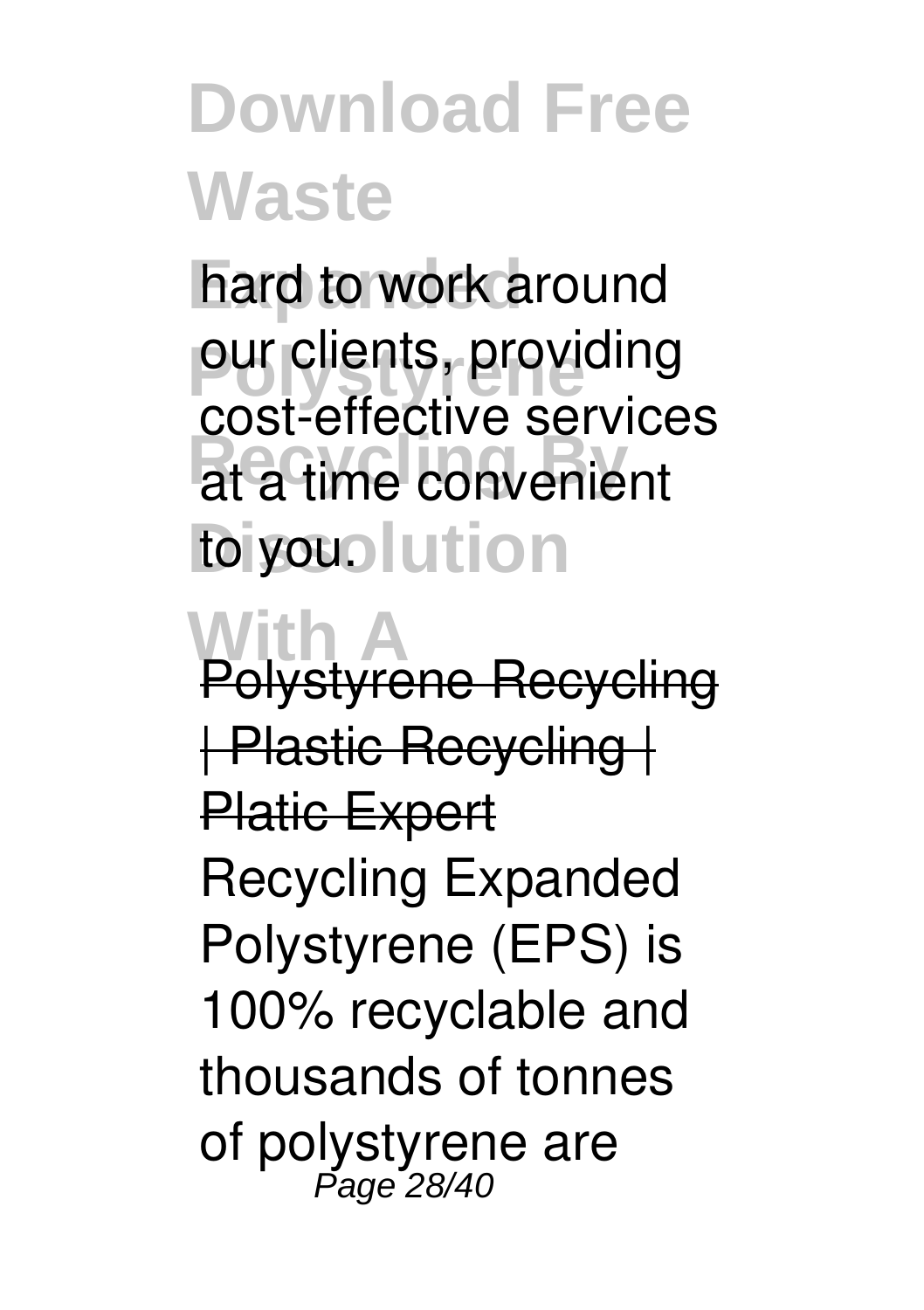recycled every year in the UK and turned **Recycling By** huts, picnic benches and picture frames. into items like beach

**With A** Recycling - Styropack Reprocessing. The collected EPS is fed into a granulation machine. The granulated material is then fed to a hopper where it is stored Page 29/40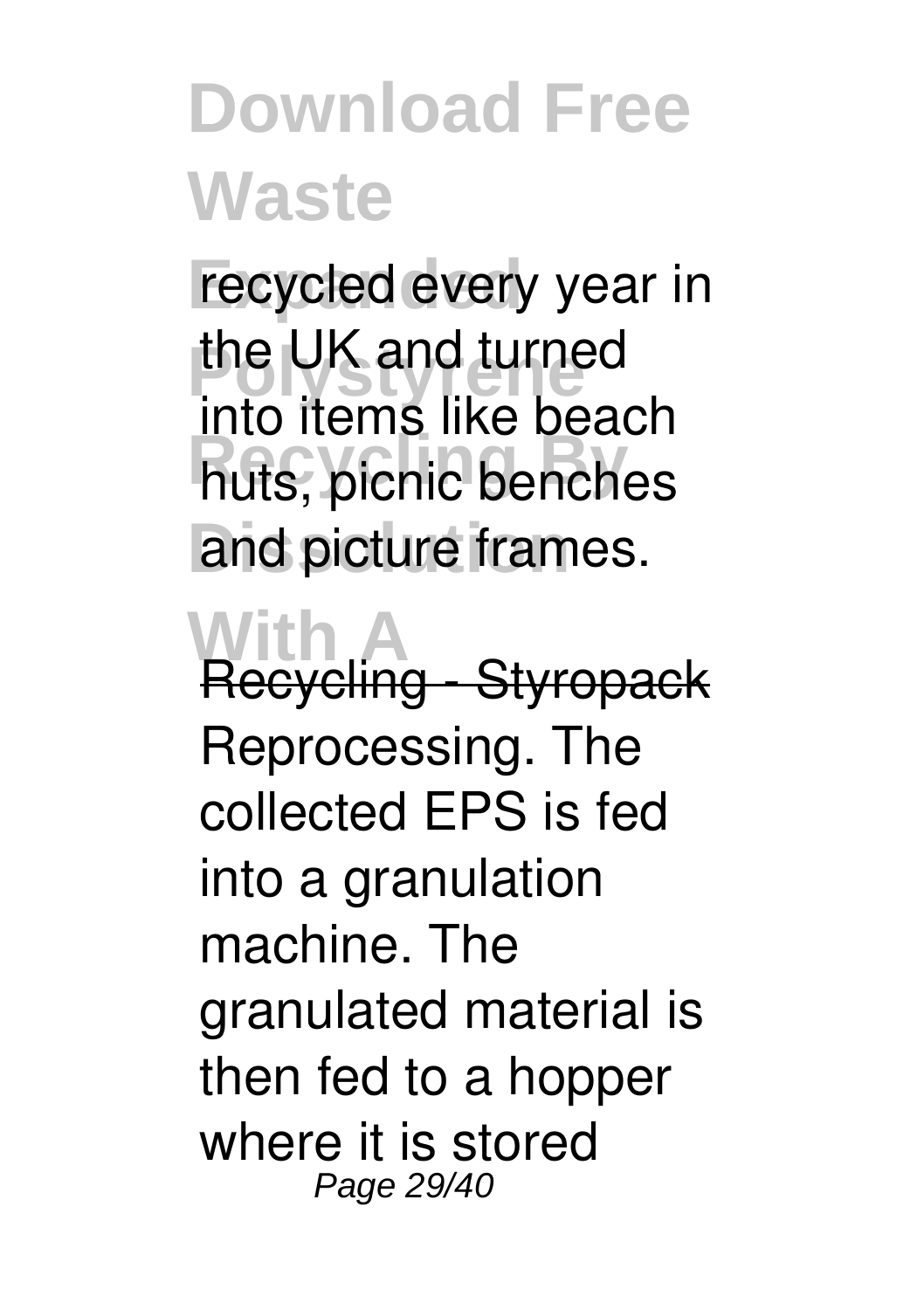**before being** *<u>compressed</u>* into **Recycling By** This compressed material is broken into lengths suitable for continuous lengths. palletisation.

**EPS Recycling Expanded** Polystyrene Australia Polysterene (no recycling logo) (P)\_en-120x180.jpg Page 30/40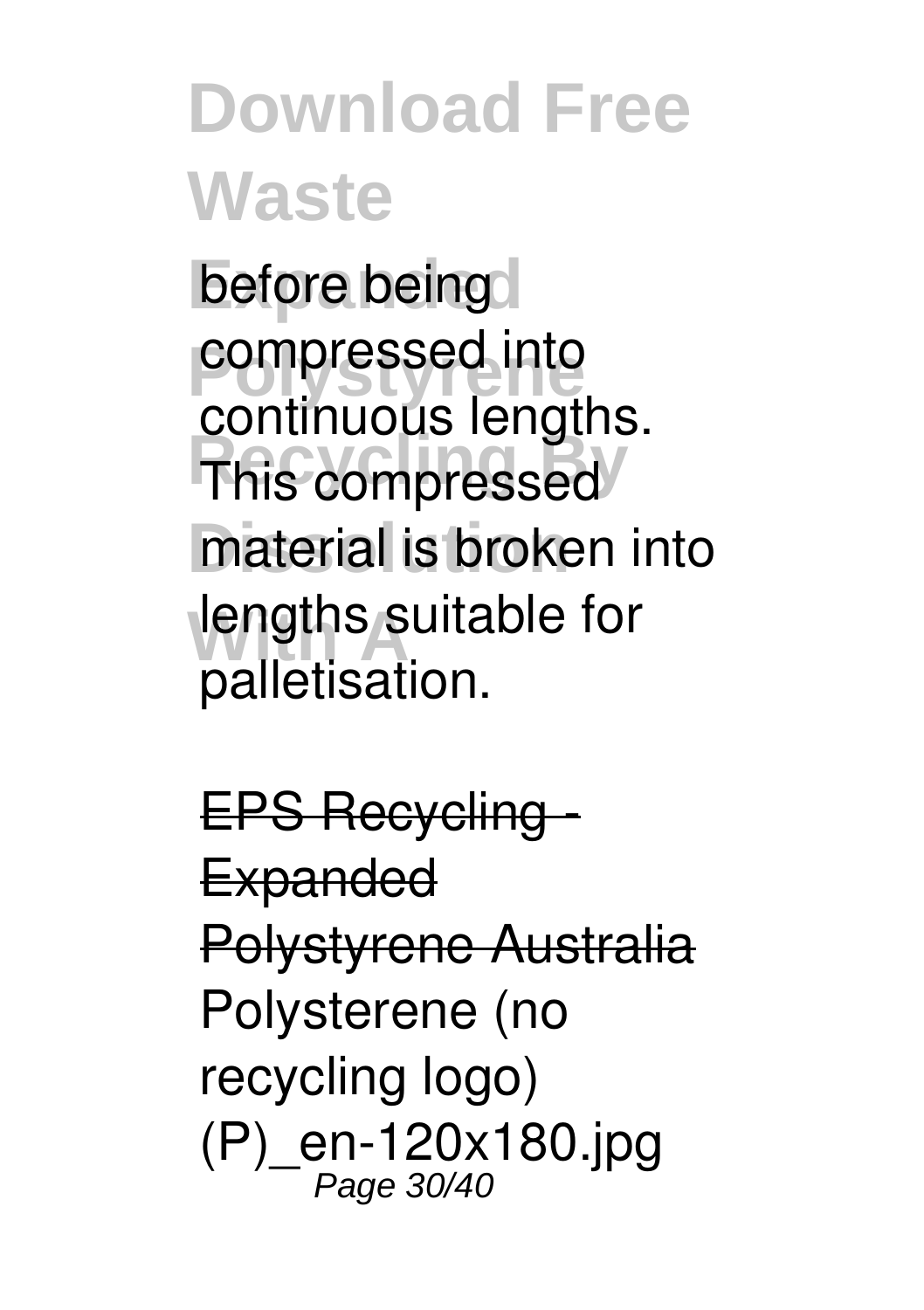**Expanded** Expanded polystyrene **is a material that is** recycled, although a few councils may accept it at household not commonly waste recycling centres. We recommend checking with your local council to see if they are able to offer a recycling service for polystyrene. What to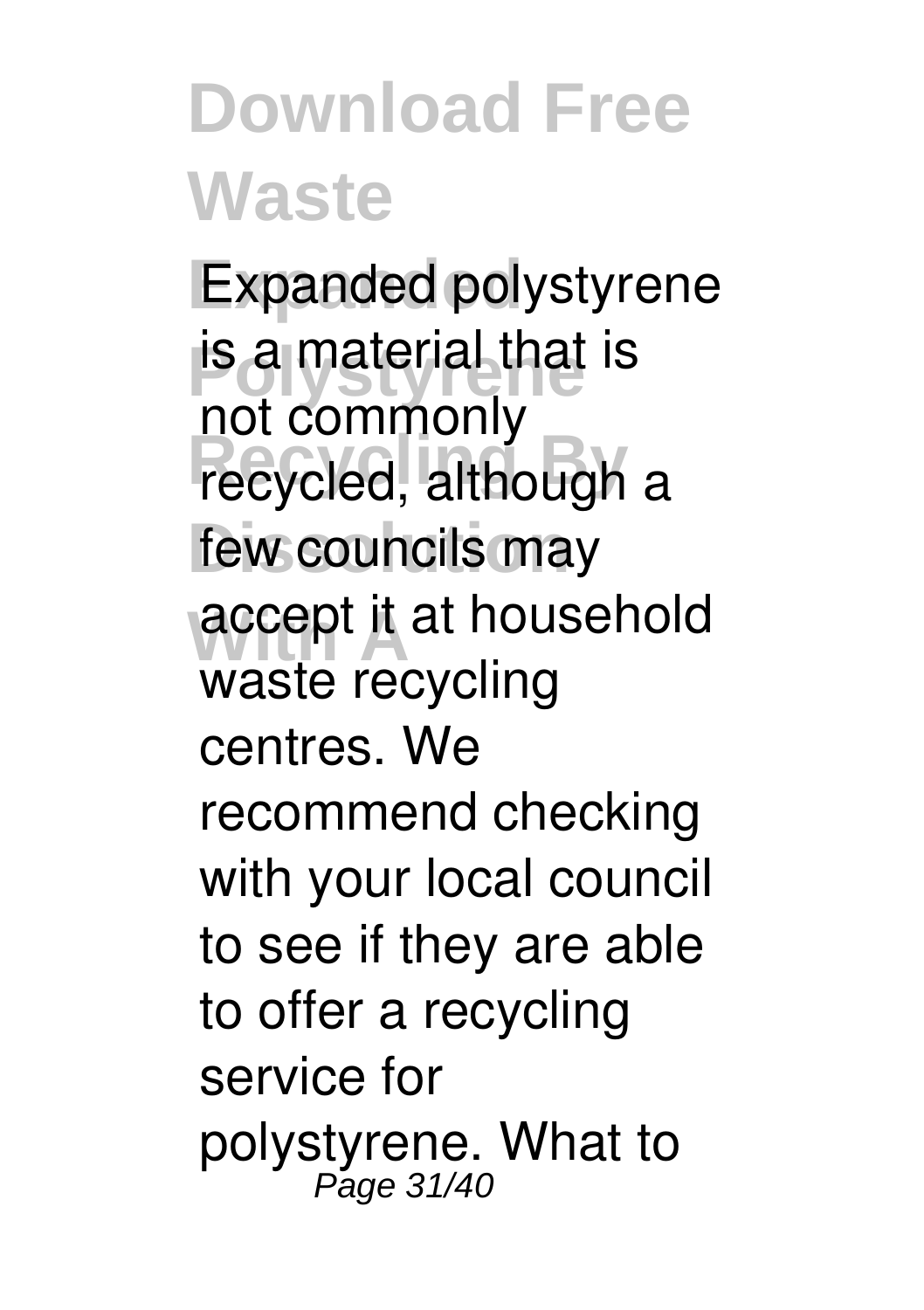**Download Free Waste** do with...dec **Polystyrene** POLYSTYRENE | **Wales Recycles On your scheduled** collection day, our recycling operatives will collect your polystyrene waste and take it to our recycling facility. Compaction Next, using a baling machine, by Page 32/40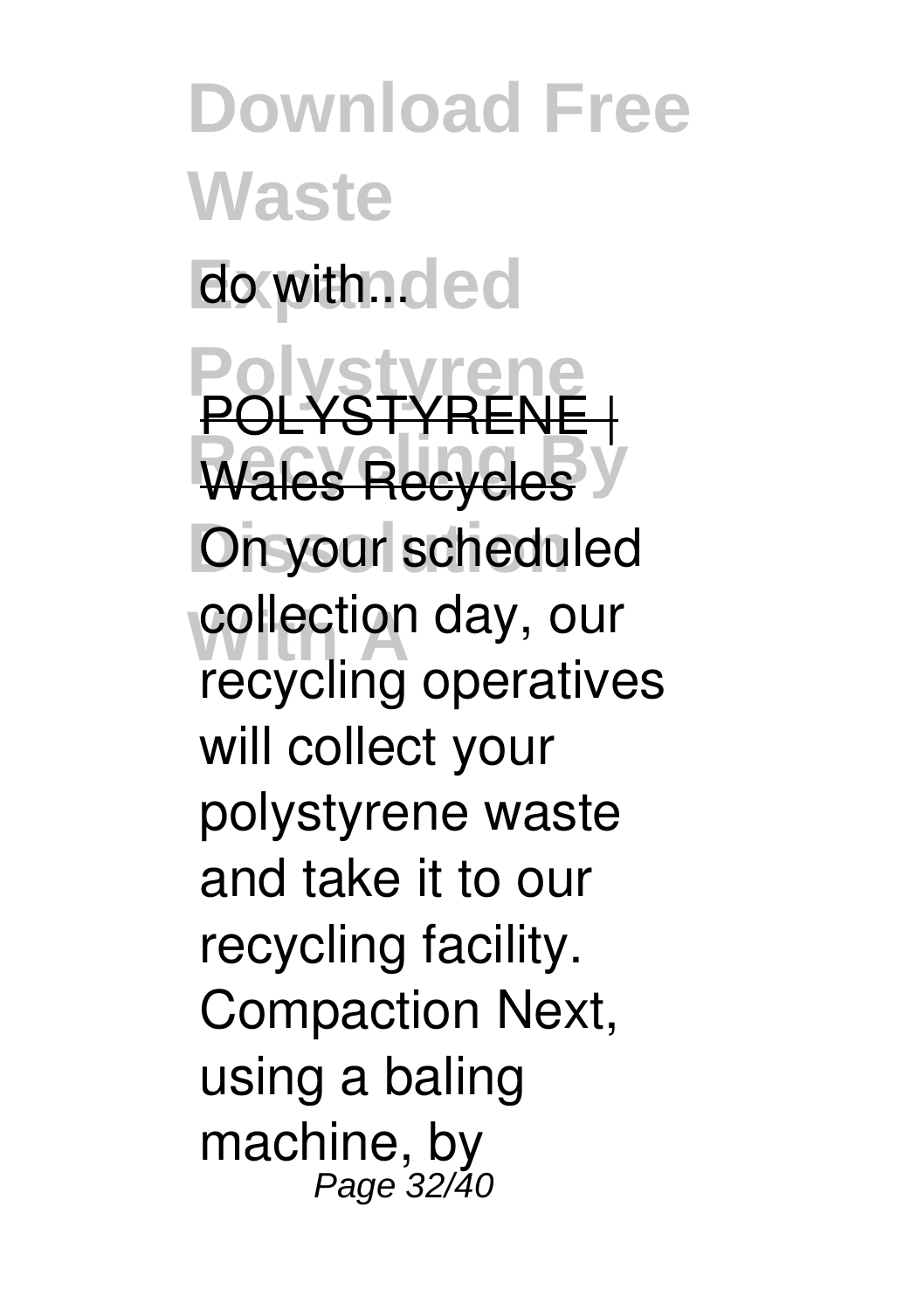compacting the material we remove **Recycling By** polystyrene, reducing the material's size to approximately a 40th the air from the of its original form.

Polystyrene Recycling Cheltenham | **Printwaste** In 2011, less than 10 per cent of expanded polystyrene (EPS) Page 33/40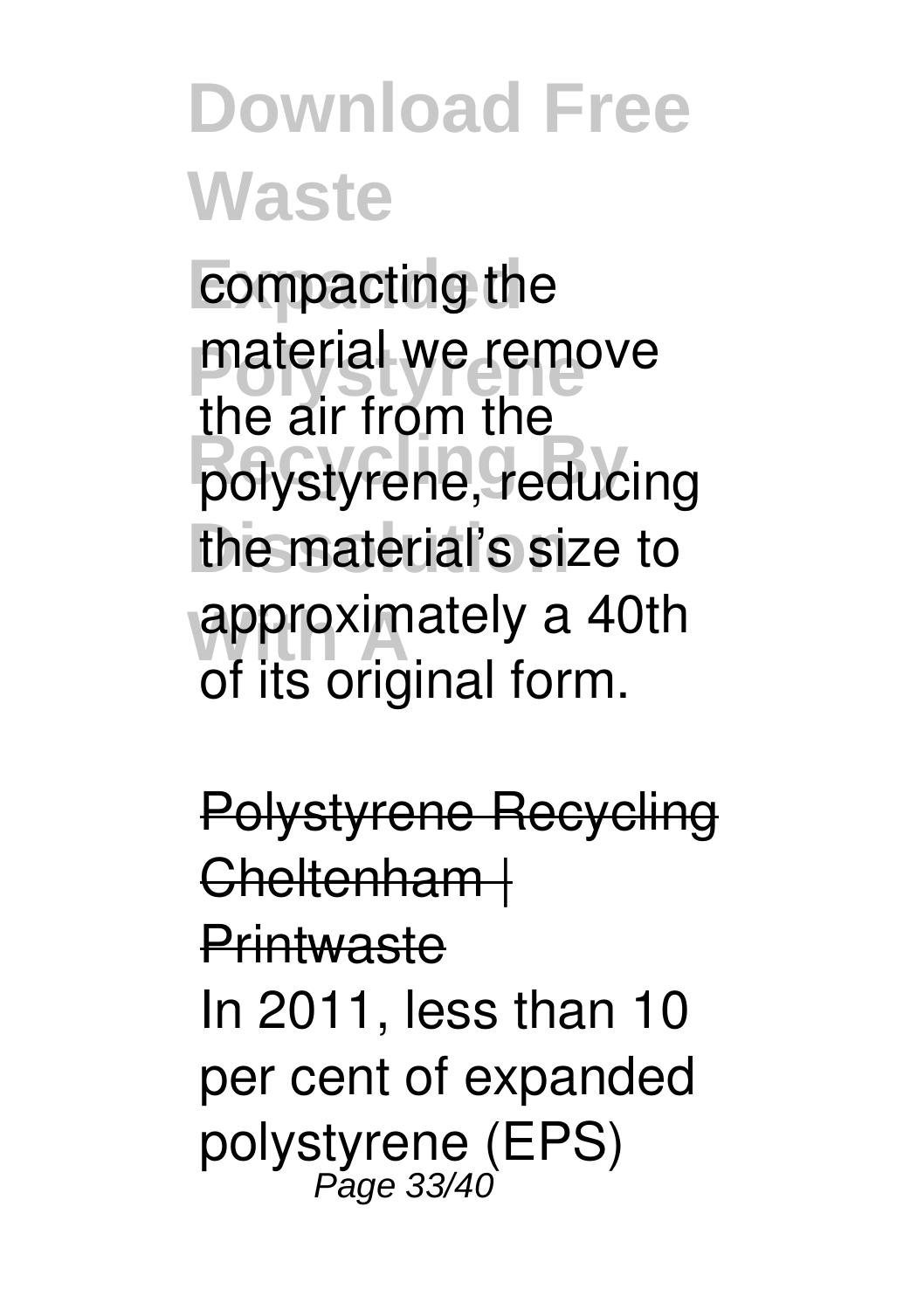was recycled, being one of the most poorly **Recycled** Busines in that 12,000 tonnes of **EPS** is disposed of to recycled plastics in landfill each year, taking up 240,000 cubic metres of landfill space. Grants for EPS recycling infrastructure

<del>d-polystyrene</del> Page 34/40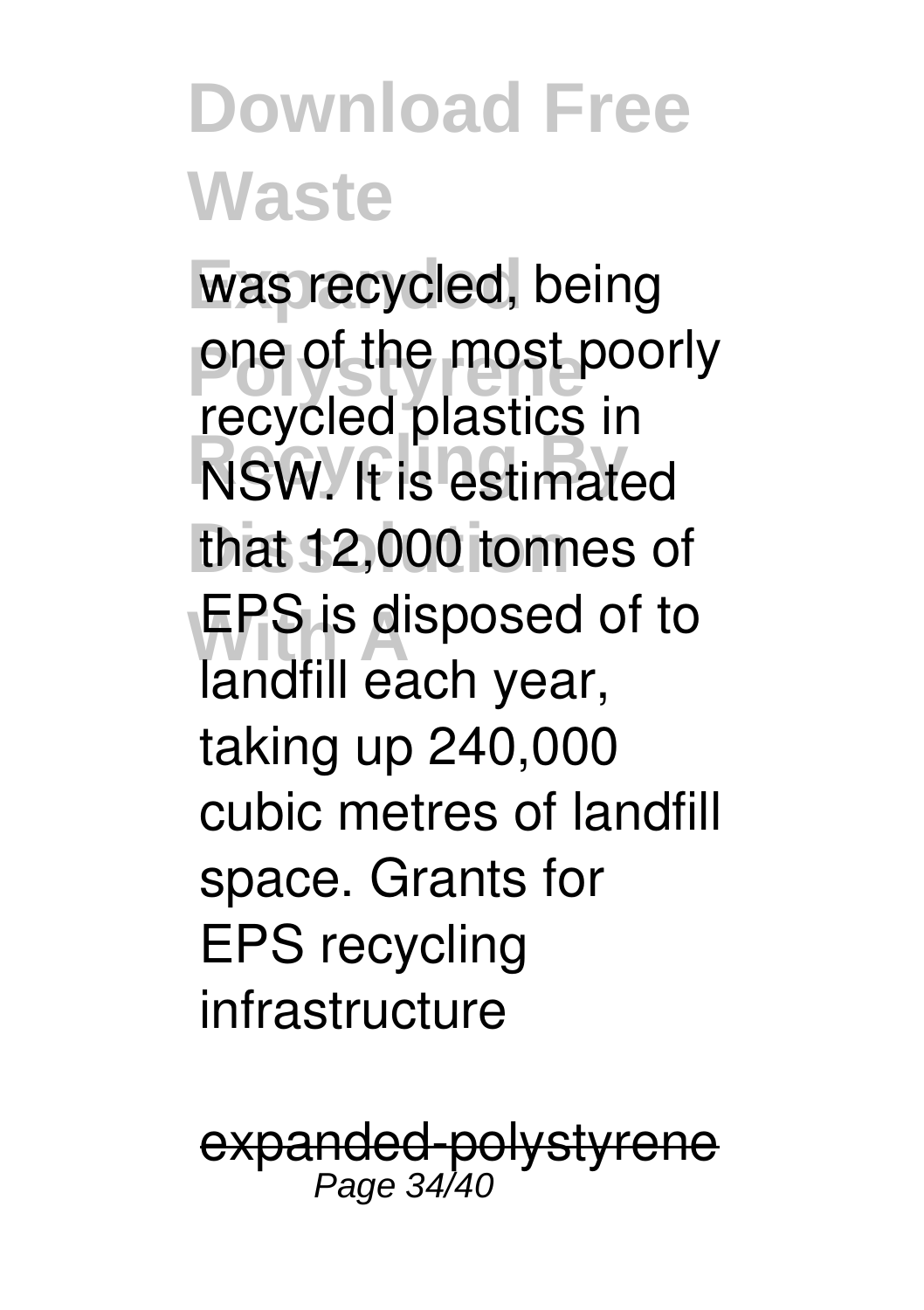**Most Councils accept** rigid polystyrene example yoghurt tubs) in kerbside recycling bins, however, containers (for polystyrene foam is very rarely accepted for recycling. Some companies specialise in recycling expanded polystyrene – contact your local council to find out if there are Page 35/40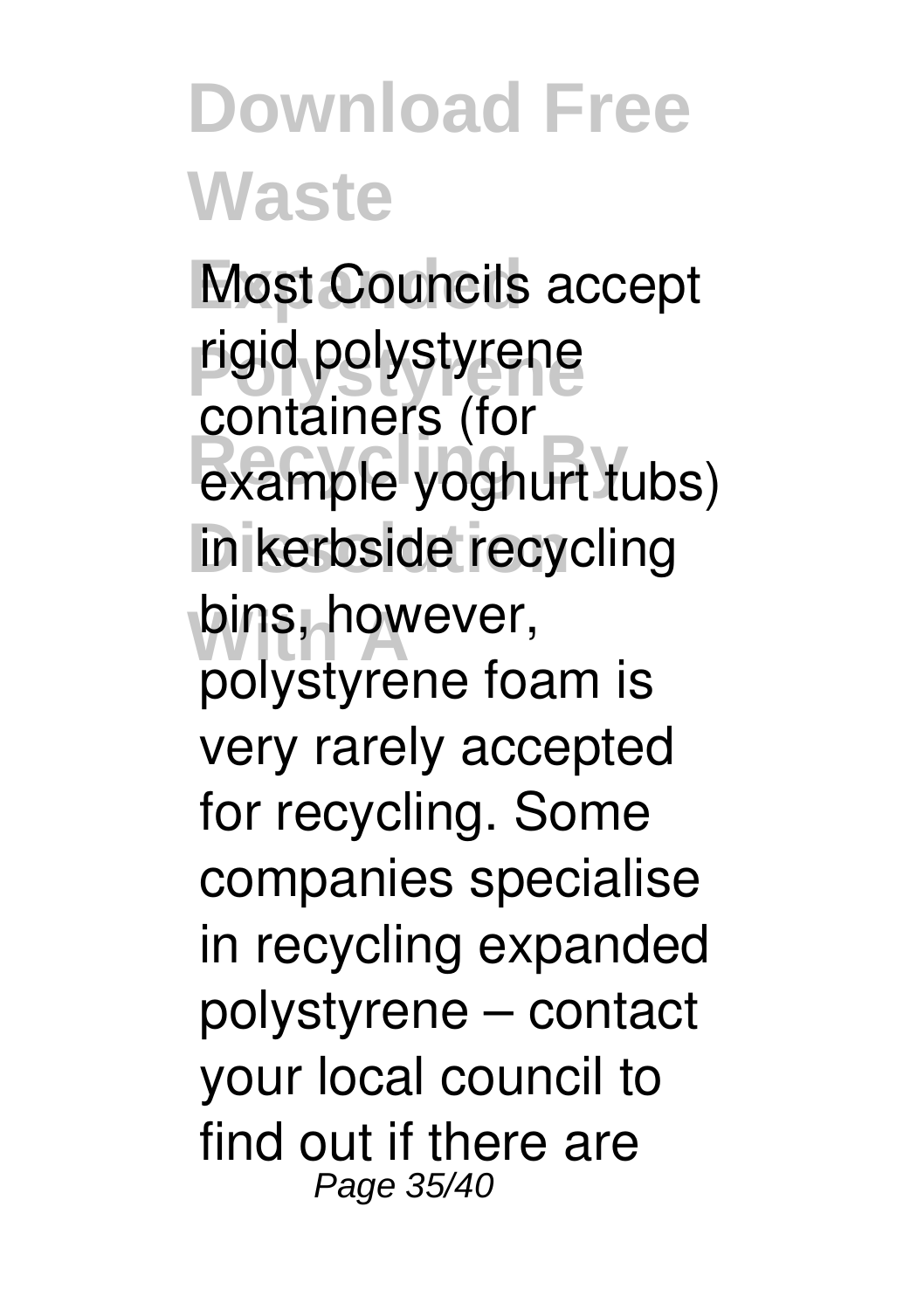any such companies **in your area.ne** 

**Recycling By** Polystyrene Recycling **DSUEZ Australia &** 

**New Zealand** These can be taken to Barrowell Green Recycling Centre. We have teamed up with TRAID, Clearabee and Barnet Furniture Centre, so that residents can contact Page 36/40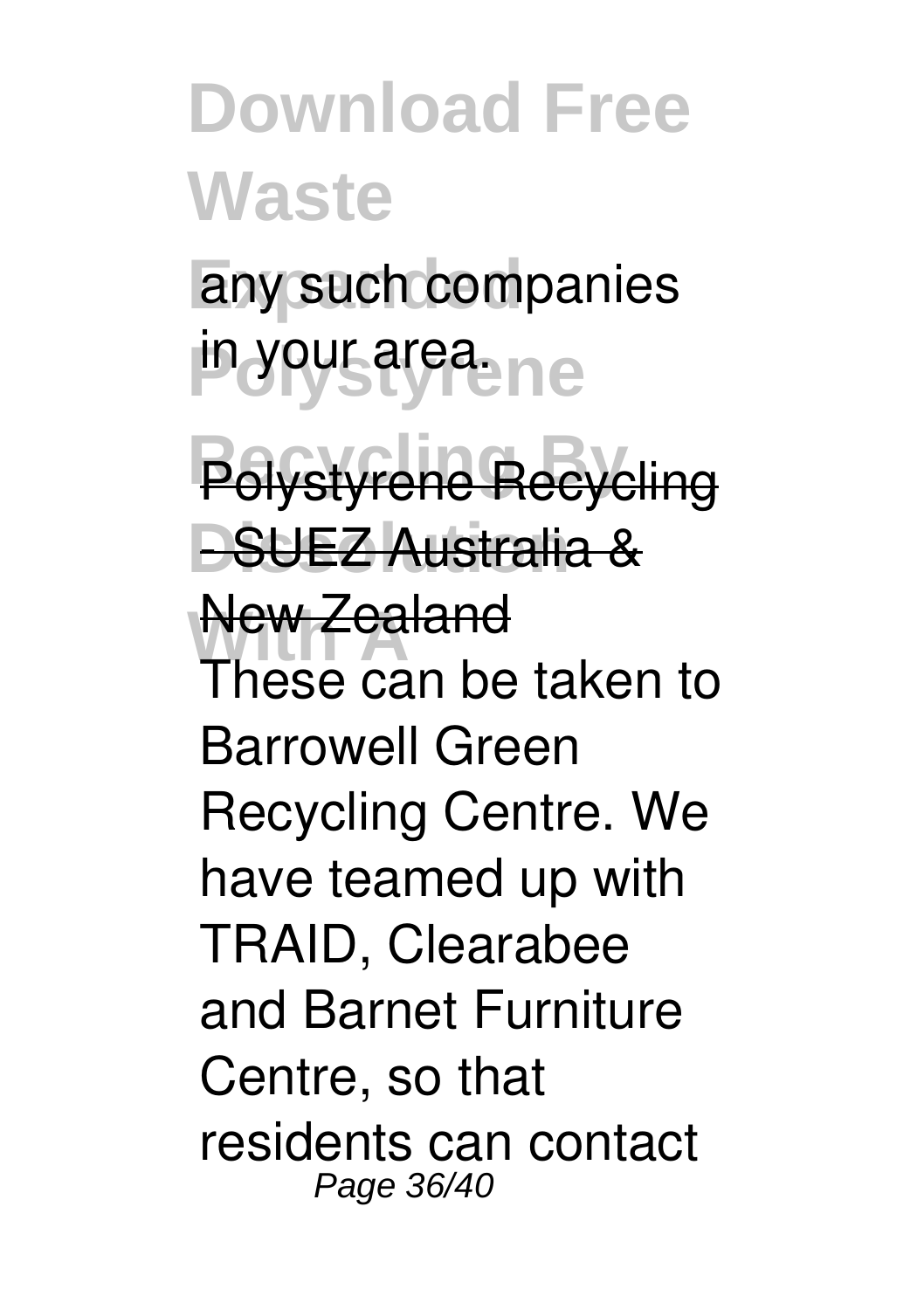them for free doorstep **collections of The** 

What goes in your **bins · Enfield Council Polystyrene recycling** About 45,000\* tonnes of expanded polystyrene (EPS) is produced in Australia each year. Much of this EPS is in longterm use (such as waffle pods used in Page 37/40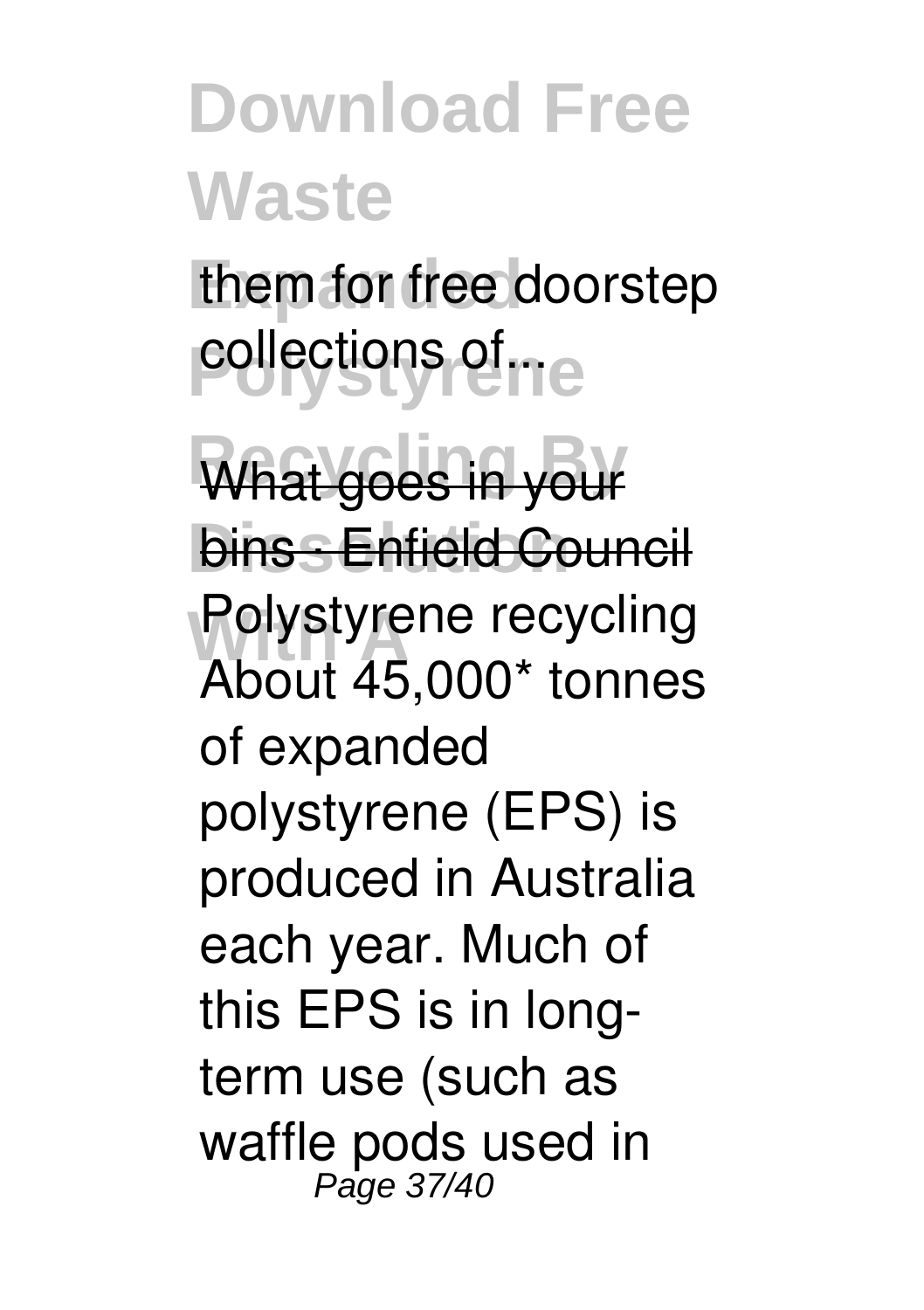**housing construction** and engineering/man **Recisioning**<br> **Recomponents**). By However, about 40% **With A** (or 18,000 tonnes p.a) ufacturing is in single-use or short term packaging that can be recycled.

Polystyrene recycling - Metropolitan Waste and Resource ... Dispose of Expanded<br>Page 38/40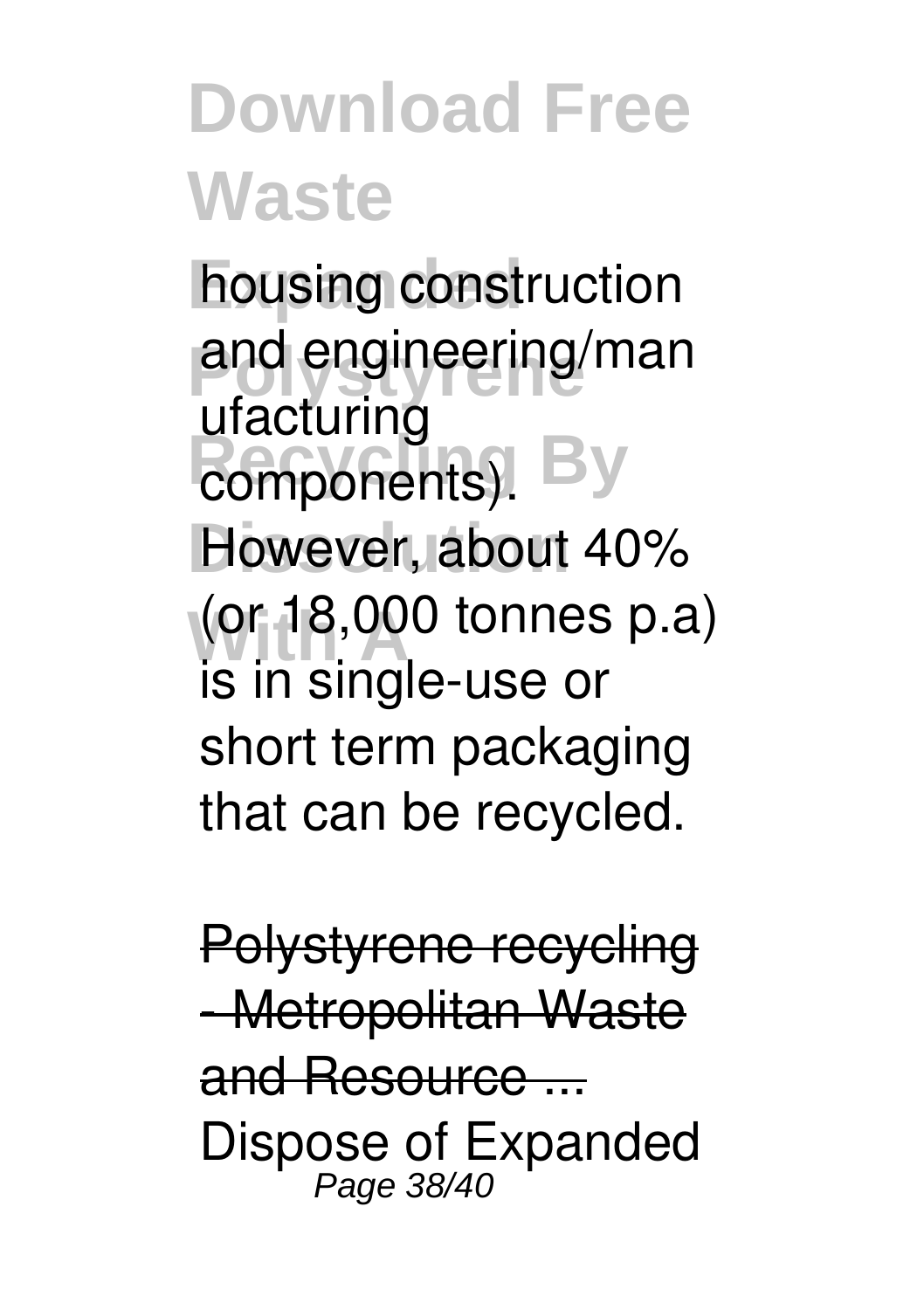**Polystyrene in Bulk Polystyrene** Expanded **Recycling Lines** packaging in many industries including Polystyrene (EPS) is fresh fish, meat, consumer goods and technology. It can take hundreds of years for expanded polystyrene to biodegrade, but EPS can be compacted<br>Page 39/40